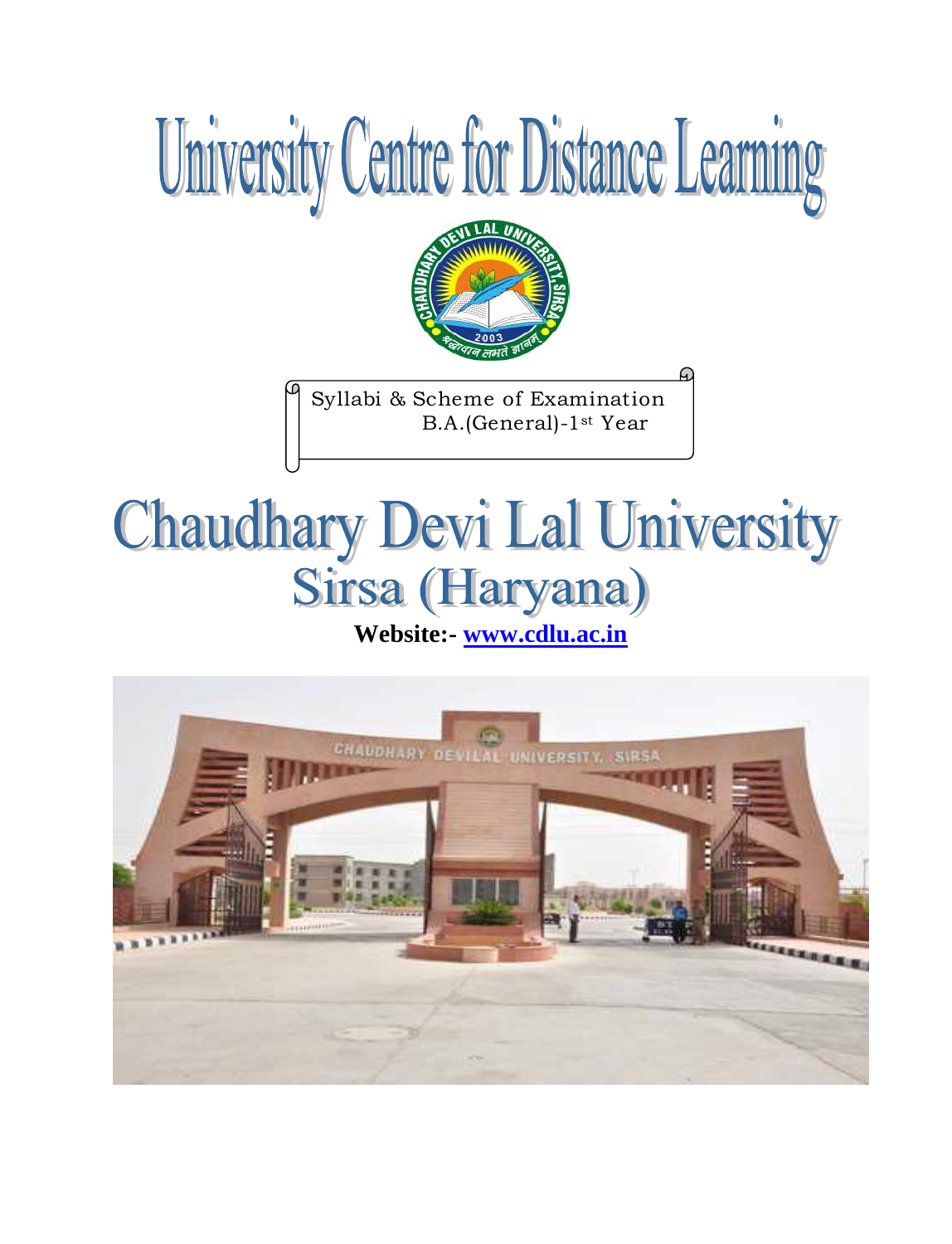# **B.A-1 st Year Syllabus and Scheme of Examination**

| <b>Paper Code Name of Paper</b> |                                                            | <b>Time</b> | <b>Max. Marks</b> |
|---------------------------------|------------------------------------------------------------|-------------|-------------------|
| BA01                            | English-A                                                  | 3 Hours     | $40+10$           |
|                                 | English-B                                                  | 3 Hours     | $40+10$           |
| BA02                            | Hindi                                                      | 3 Hours     | $80 + 20$         |
| <b>EVS</b>                      | <b>Environment Studies</b>                                 |             |                   |
| BA03                            | Public Administration                                      | 3 Hours     | $80 + 20$         |
| <b>BA04</b>                     | Economics                                                  | 3 Hours     | $80 + 20$         |
| <b>BA05</b>                     | Mathematics                                                | 3 Hours     | $80 + 20$         |
| <b>BA06</b>                     | Introduction to Mass Media                                 | 3 Hours     | $80 + 20$         |
| BA07                            | <b>Political Science</b><br>(Indian Govt. of Politics)     | 3 Hours     | $80 + 20$         |
| <b>BA08</b>                     | History<br>(History of India from earliest to 1526 AD(361) | 3 Hours     | $80 + 20$         |
| <b>BA09</b>                     | Punjabi (Elective)                                         | 3 Hours     | $80 + 20$         |
| <b>BA10</b>                     | Sanskrit (Elective)                                        | 3 Hours     | $80 + 20$         |
| <b>BA11</b>                     | Sociology<br>(Introduction to Sociology)                   | 3 Hours     | $80 + 20$         |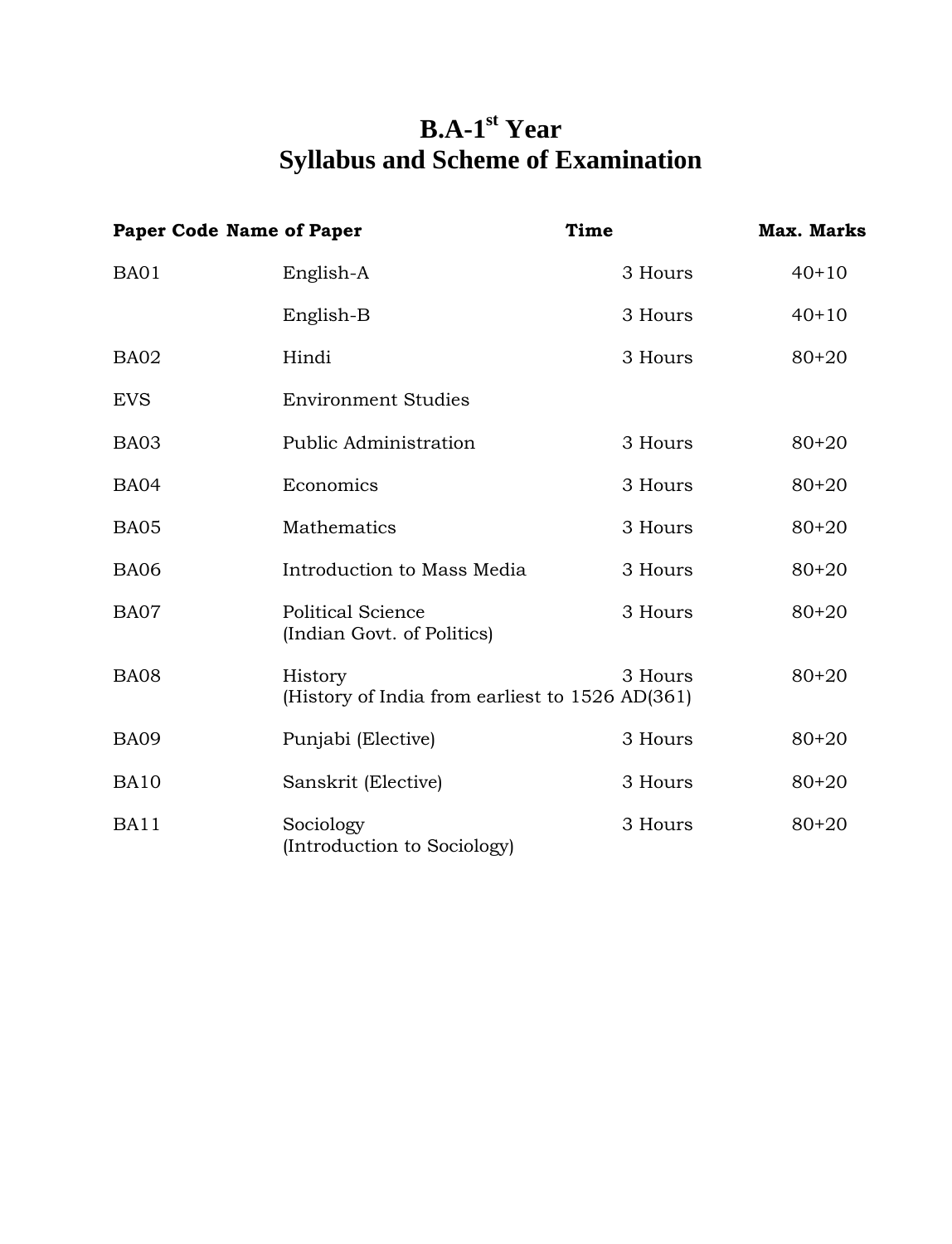# **B.A. (GENERAL) PART-I ENGLISH (BA01)**

#### **Paper – A**

#### **Texts Prescribed:**

A. **Chronicles of Time** edited by Asha Kadiyan, Reader in English, M.D. University. **Deletions:** 

- (i) "Lesiure" by W.H. Davies
- (ii) "The Flute Player of Brindaban" by Sarojini Naidu
- (iii) "The Soldier" by Rupert Brooke
- B. **The Pointed Vision:** An Anthology of Short Stories by Usha Bande and Krishna Gopal (Oxford University Press, New Delhi
- C. **Ideas Aglow** edited by V.B. Abrol and Dinesh Kumar

#### **Deletions:**

- (i) "It"s Question Times" by Jayan V. Narikar.
- (ii) "An Interview with Christian Bernard" by N. Ram
- (iii) "Inhumanisation of War" by Huck Gutman

#### **SCHEME OF EXAMINATION**

- Q.1 Comprehension passages.
	- (A) One passage with internal choice from book of poems.
	- (B) One passage with internal choice from book of essays.

(10 Marks)

Q.2 Short-answer type questions based on short stories four questions to be attempted out of given eight.

(8 Marks)

- Q.3 Essay-type question with internal choice on the basis of poems prescribed. (8 Marks)
- Q.4 Essay-type question with internal choice on the basis of essays prescribed.

(8 Marks)

Q.5 Essay-type question with internal choice on the basis of short stories prescribed. (6 Marks)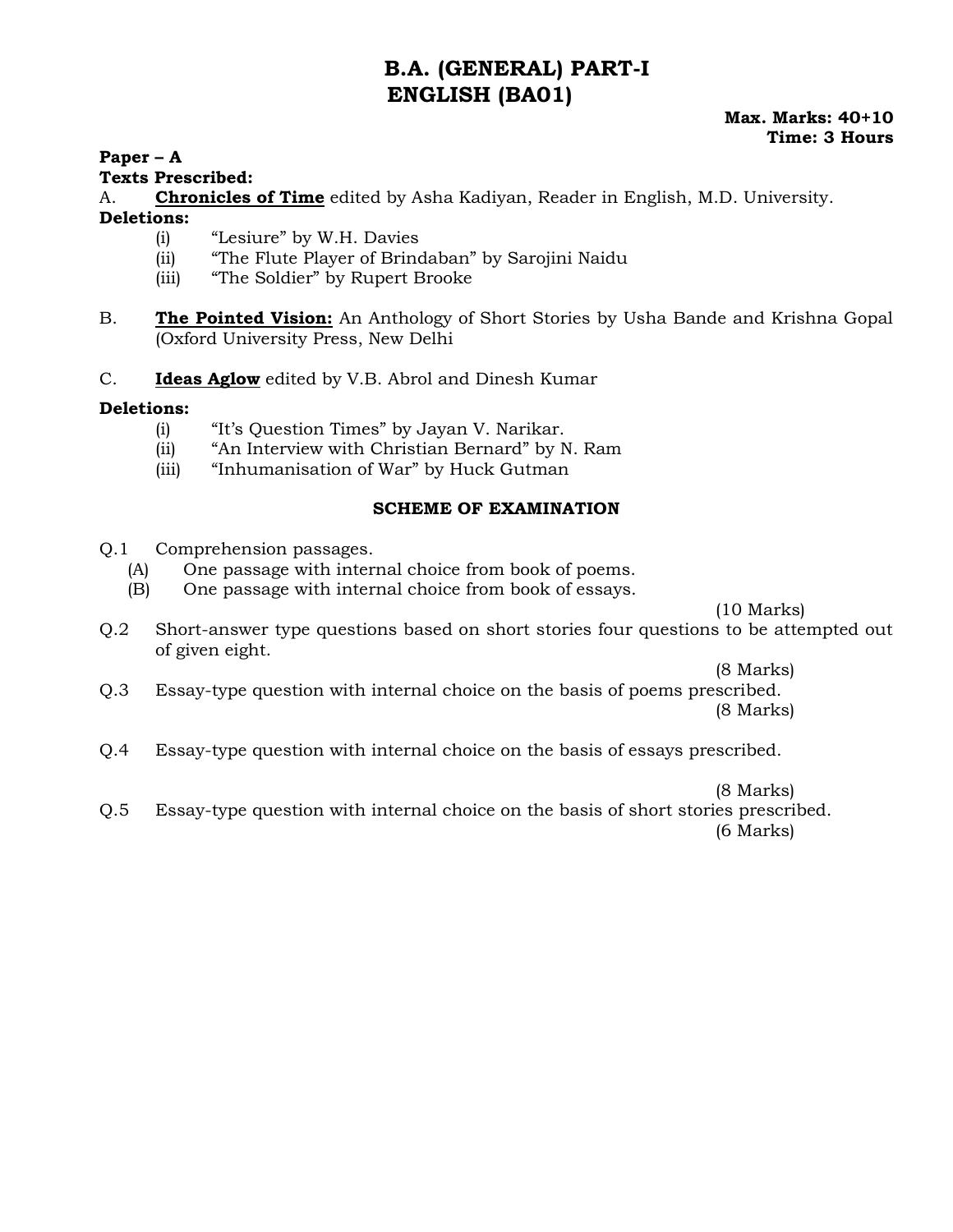## **B.A. (GENERAL) PART-II ENGLISH (BA01)**

#### **Max. Marks: 40+10 Time: 3 Hours**

#### **Paper – B**

Texts Prescribed: **A Remedial English Grammar for Foreign Students** by F.T. Woods.

#### **Deletions**

- (i) Tag Questions.
- (ii) Confusion of Adjective and Adverbs
- (iii) Adverbial use of No, Not and None
- (iv) The Prop word one
- (v) Redunant Pronouns and Prepositions.
- (vi) The use of Correlatives
- (vii) Errors in the use of Individual words.
- (viii) Please & Thank You, Dates and Times, Greetings and Solutions.
- Q.1 Items based on the examples/exercises given in the prescribed textbook of Grammar. (15 Marks)
- Q.2 Unseen comprehension passage (with four questions at the end)

(8 Marks)

- Q.3 Paragraph. The candidate will be required to write a paragraph on any one of the five given topics. (6 Marks) Q.4 Letter/Application
- (Students will be asked to write a letter or an application. The question will carry internal choice).

(6 Marks)

Q.5 Translation (from Hindi to English of a passage consisting of 6 to 8 sentences) (5 Marks)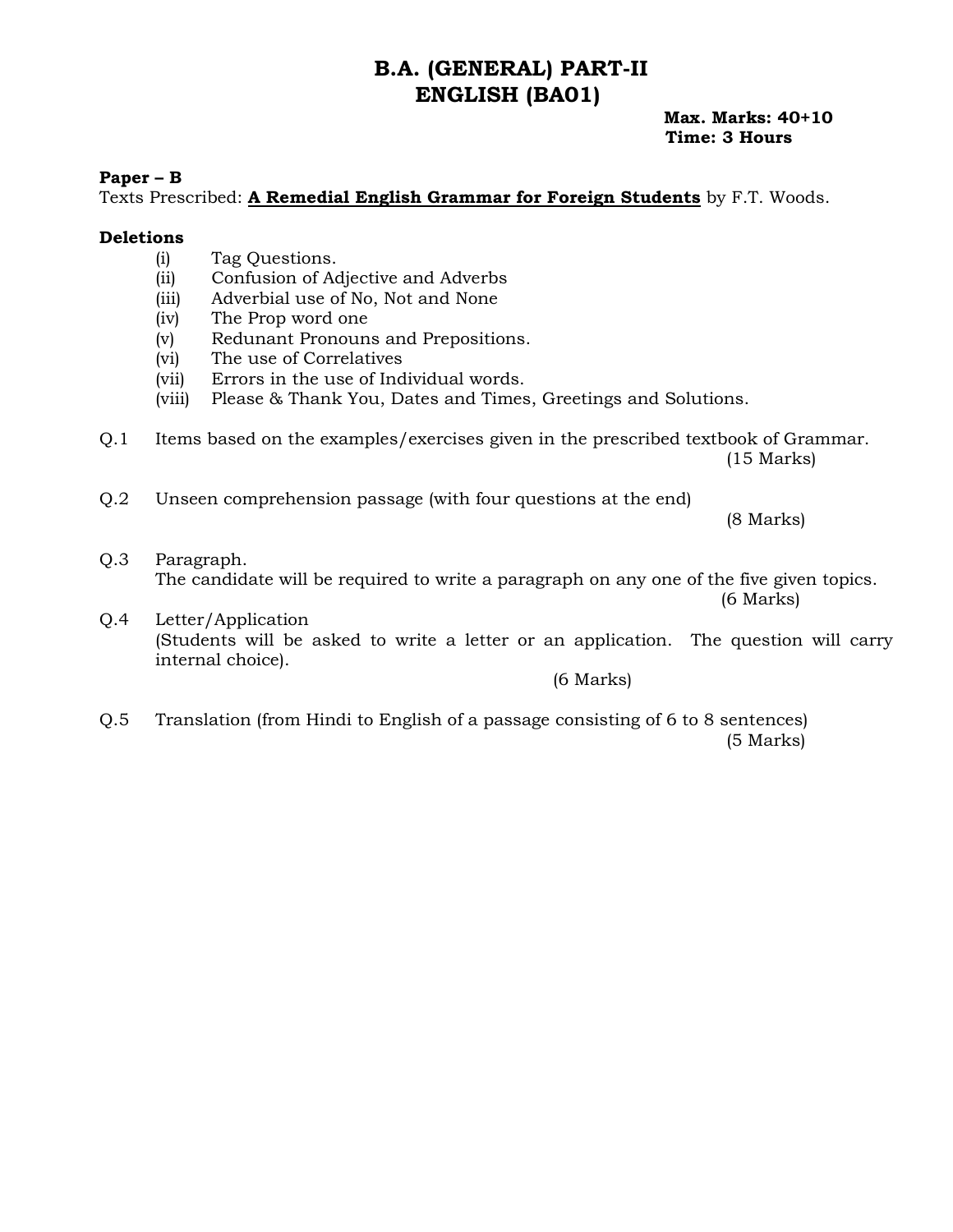# **Hindi (BA02)** हिंदी (अनिवार्य)

पूर्णांक : 80+20 आंतरिक मूल्यांकन : 20 समय : 3 घंटे

#### पाठय पुस्तक

- 'काव्य शिखर' मदवि रोहतक  $\frac{1}{2}$ .
- 2. 'गद्य शिखर' नामक गद्य-संकलन कु.वि.कु. जिसमें पांच कहानियां और पांच निबंध संकलित होंगे।<br>निर्देश :

- पहला प्रश्न 'काव्य शिखर' नामक काव्य संग्रह से व्याख्या के रुप में होगा। पाठय पुस्तक में निर्धारित कवियों में से किन्हों चार 1. कवियों की चार व्याख्याएं पूछी जाएंगी। परीक्षार्थियों को उनमें से किन्हीं दो की सप्रसंग व्याख्या करनी होगी। प्रत्येक व्याख्या 7+7 अंकों की होगी और पुरा प्रश्न 14 अंकों का होगा।
- किन्हीं दो कवियों का साहित्यिक परिचय पूछा जाएगा, जिसमें से परीक्षार्थियों को एक का उत्तर देना होगा। इस प्रश्न क लिए 8 2. अंक निर्धारित होंगे।
- निर्धारित कवियों में से किन्हीं दो पर 'अनुशीलनी' में से दो आलोचनात्मक प्रश्न पूछे जाएंगे। परीक्षार्थियों को किसी एक का उत्तर 3. देना होगा। इस प्रश्न के लिए 10 अंक निर्धारित हैं।
- लघुत्तरी प्रश्न द्रुतपाठ में निर्धारित चार कवियों (अमीर खुसरा, विद्यापति, भूषण, घनानंद) पर पाठय पुस्तक की 'अनुशीलनी' में 4. से ही एक-एक प्रश्न अर्थात चार प्रश्न पूछे जाएंगे। जिनमें से परीक्षार्थियों को किन्हीं दो प्रश्नों के संक्षिप्त उत्तर देने होंगे। प्रत्येक प्रश्न 4-4 अंकों का होगा और पूरा प्रश्न 8 अंक का होगा।
- 5. निर्धारित पाठय पुस्तक 'गद्य शिखर' संकलित निबंधों और कहानियों में से व्याख्या के लिए दो-दो अवतरण दिए जाएंगे जिनमें से परीक्षार्थियों को प्रत्येक में से एक-एक अवतरण की सप्रसंग व्याख्या करनी होगी। प्रत्येक व्याख्या 7 अंकों की होगी और पुरा प्रश्न 14 अंकों का होगा।
- 6. निर्धारित कहानियों, निबंधकारों में से एक-एक का साहित्यिक परिचय पूछा जाएगा जिसमें से परीक्षार्थियों को किसी एक का उत्तर<br>देना होगा। इस प्रश्न के लिए 8 अंक निर्धारित हैं।
- निर्धारित लेखकों में से किन्हीं दो पर 'अनुशीलनी' में से दो आलोनचात्मक प्रश्न पूछे जाएंगे। परीक्षार्थियों को किसी एक का उत्तर 7. देना होगा। इस प्रश्न के लिए 10 अंक निर्धारित हैं।
- लघुत्तरी प्रश्न द्रुतपाठ में निर्धारित दो कहानीकारों (मोहन राकेश और मालती जोशी) और निबंधकारों (महावीर प्रसाद द्विवेदी 8. और सरदार पूर्ण सिंह) पर पाठ्यपुस्तक की 'अनुशीलनी' में से एक-एक अर्थात 4 प्रश्न पूछे जाएंगे जिसमें परीक्षाथियों को किन्हीं दो प्रश्नों के सक्षिप्त उत्तर देने होंगे। प्रत्येक प्रश्न 4-4 अंकों का होगा और पूरा प्रश्न 8 अंक का होगा।<br>अंतिम प्रश्न व्याकरण का होगा जिसके लिए 10 अंक निर्धारित हैं। इसके अंतर्गत वर्तनी. पर्याय. विलोम. लोकोक्ति औ
- 9. वाक्य के लिए एक-एक शब्द निर्धारित है। इसमें 10 अनिवार्य वस्तुनिष्ठ प्रश्न होंगे। प्रत्येक प्रश्न के लिए 4 विकल्प होंगे जिसमें<br>से एक शुद्ध उत्तर देना होगा।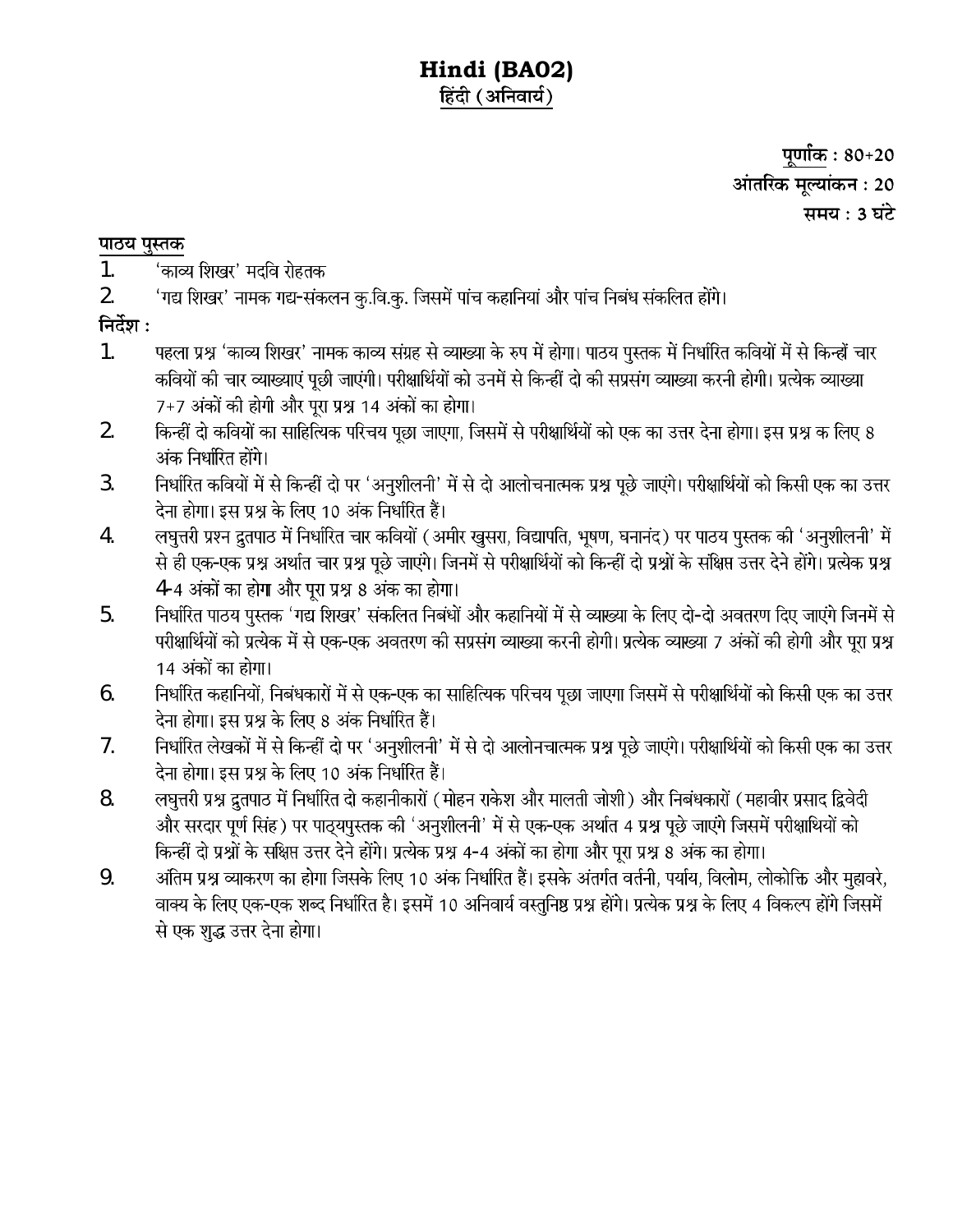# **ENVIRONMENT STUDIES (EVS)**

#### **SCHEME AND SYLLABUS FOR THE SUBJECT OF ENVIRONMENTAL STUDIES**

**Scheme of Examination:** In case of awarding the marks, the question paper should carry 100 marks. Ten structure of the question paper being:-

| Paper-I  | PART-A<br>PART-B | <b>Short Answer Pattern</b><br>Essay Type with inbuilt choice | 20 Marks             |
|----------|------------------|---------------------------------------------------------------|----------------------|
|          |                  | Internal Assessment                                           | 40 Marks<br>15 Marks |
| Paper-II | PART-C           | Field Work (Practical)                                        | 25 Marks             |

The examination of this compulsory qualifying subject of Environmental Studies in case of the UCDL candidates will also be conducted by the Examination Branch of the University alongwith the annual examinations of other theory papers of the UCDL candidates of the respective UG streams. With regard to the Field Work (Practical), the UCDL candidates will be required to submit a Report of Practical Assignment of around 20 pages neatly written/typed, duly bound by 31st May of the session which will be got evaluated by the Examination Branch of the University as in case or practical Assignment/Project Report submitted by the UCDL candidates of other courses.

#### **Instructions for the Examiners:**

- **Part-A** Question 1 is compulsory and will contain ten short- answer type questions of 2 marks each covering the entire syllabus.
- **Part-B** Eight essay type questions (with inbuilt choice) will be set from the entire syllabus and the candidates will be required to answer any four of them. Each essay type question will be of the 10 marks.

#### **PCP/Contact Classes:**

The subject of Environmental Studies will also be taken up in the PCPs/Contact Classes to be arranged by the University with number of lectures at par with other subjects/papers of the respective courses.

Each candidate will be required to score minimum of 35% marks each in theory and Practical separately. The marks obtained in this qualifying paper will not be included in determining the percentage of marks/division obtained by them for the award of "**degree'**. However, these will be shown in the detailed marks certificate of the subject.

The candidates, who will not able to pass in the subject of Environmental Studies (Theory and/or Field Work/Practical) in 1st year will have to qualify the same by appearing in the examination of Environment Studies in 2nd year or 3rd year or thereafter by submitting a separate examination form and examination fee of Rs.50/- an ex-student as in the case of "Reappear/Compartment" candidates. There will, however, be no supplementary examination in the subject of Environmental Studies.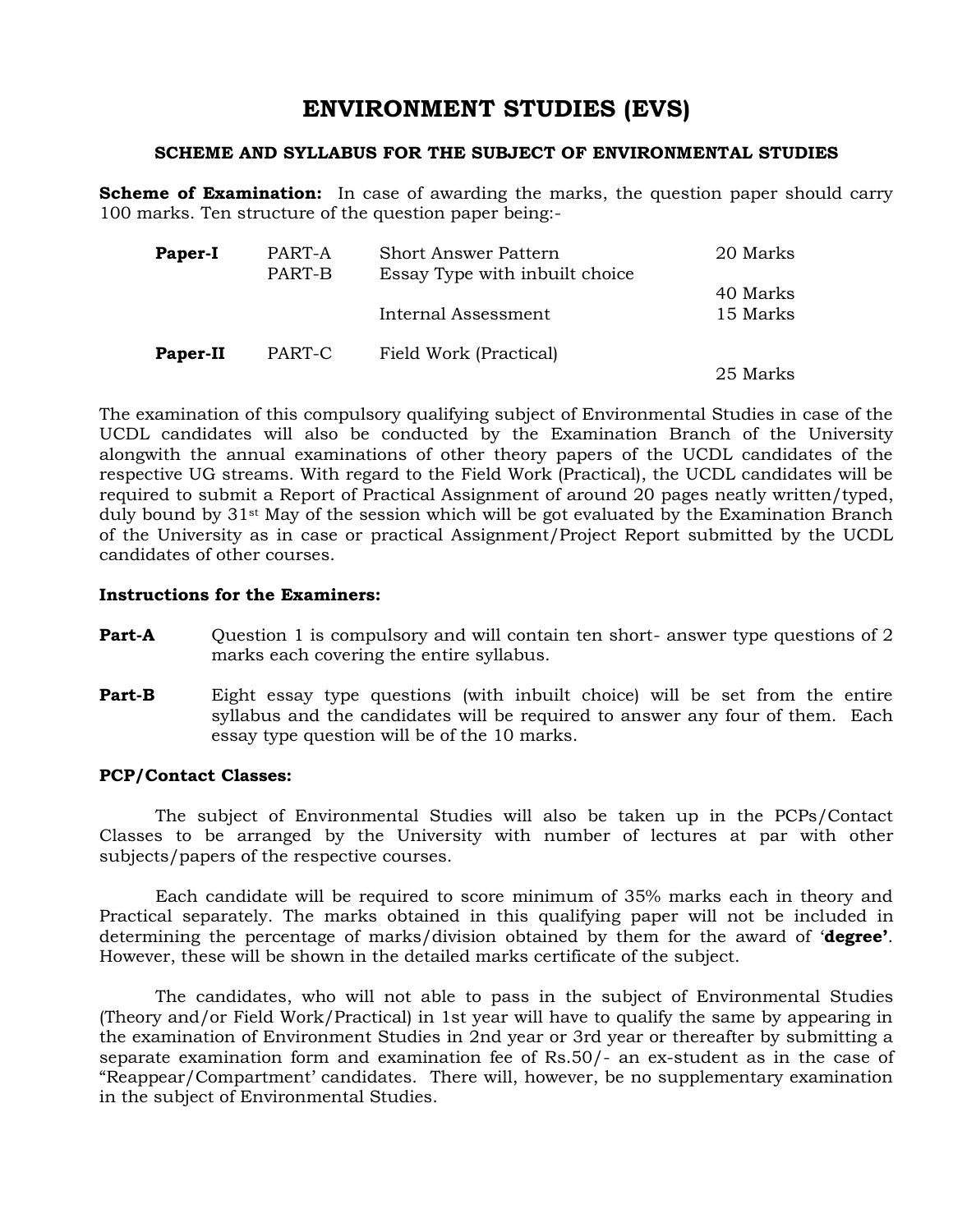# **CORE MODULE SYLLABUS FOR ENVIRONMENTAL STUDIES FOR UNDER GRADUATE COURSES OF ALL BRANCHES OF HIGHER EDUCATION**

#### **(AS APPROVED BY THE UGC)**

The **Multidisciplinary nature** of environmental studies; Definition; Scope and Importance, Need for public awareness.

#### **Natural Resources**

Renewable and non-renewable more resources:

Natural resources and associated problems

- (a) Forest resources: Use and over-exploitation deforestation, case studies, Timber extraction, mining, dams and their effects on forests and tribal people.
- (b) Water resources: Use and over-utilization of surface and ground water, floods, drought, conflicts over water, dams: benefits and problems.
- (c) Mineral resources: Use and exploitation, environmental effects of extracting and using mineral resources, case studies.
- (d) Food resources: World food problems, changes caused by agriculture and overgrazing, effects of modern agriculture, fertilizer-pesicide problems, water logging, salinity, case studies.
- (e) Energy resources: Growing energy needs, renewable and non-renewable energy sources, use of alternate energy sources, case studies.
- (f) Land recourses: Land as a resource, land degradation, man induced landslides, soil erosion and desertification.

- Role of an individual in conservation of natural resources.

- Equitable use of resources for sustainable lifestyles.

#### **Ecosystem**

- Concept of a ecosystem.
- Structure and function of an ecosystem.
- Producers, consumers and decomposers
- Energy flow in the ecosystem
- Food chains, food webs and ecological pyramids
- Introduction, types, characteristic features, structure and function of the following ecosystem:-
	- Forest ecosystem
	- Grassland ecosystem
	- Desert ecosystem
	- Aquatic ecosystem (ponds, streams, lakes, rivers, oceans, estuaries)

#### **Biodiversity and its Conservation**

- Introduction-Definition: genetic, species and ecosystem diversity.
- Biogeographically classification of India.
- Value of biodiversity: consumptive use, productive use, social, ethical, aesthetic and option value.
- Biodiversity at global, National and local levels.
- India as a mega-diversity nation.
- Hot-sports of biodiversity.
- Threats to biodiversity: habital loss, poaching of wildlife, man-wildlife conflicts.
- Endangered and endemic species of India
- Conservation of biodiversity: In-situ and Ex-situ conservation and biodiversity.

#### **Environmental Pollution**

#### **Definition**

Cause, effects and control measures of:-

- a. Air Pollution
- b. Water Pollution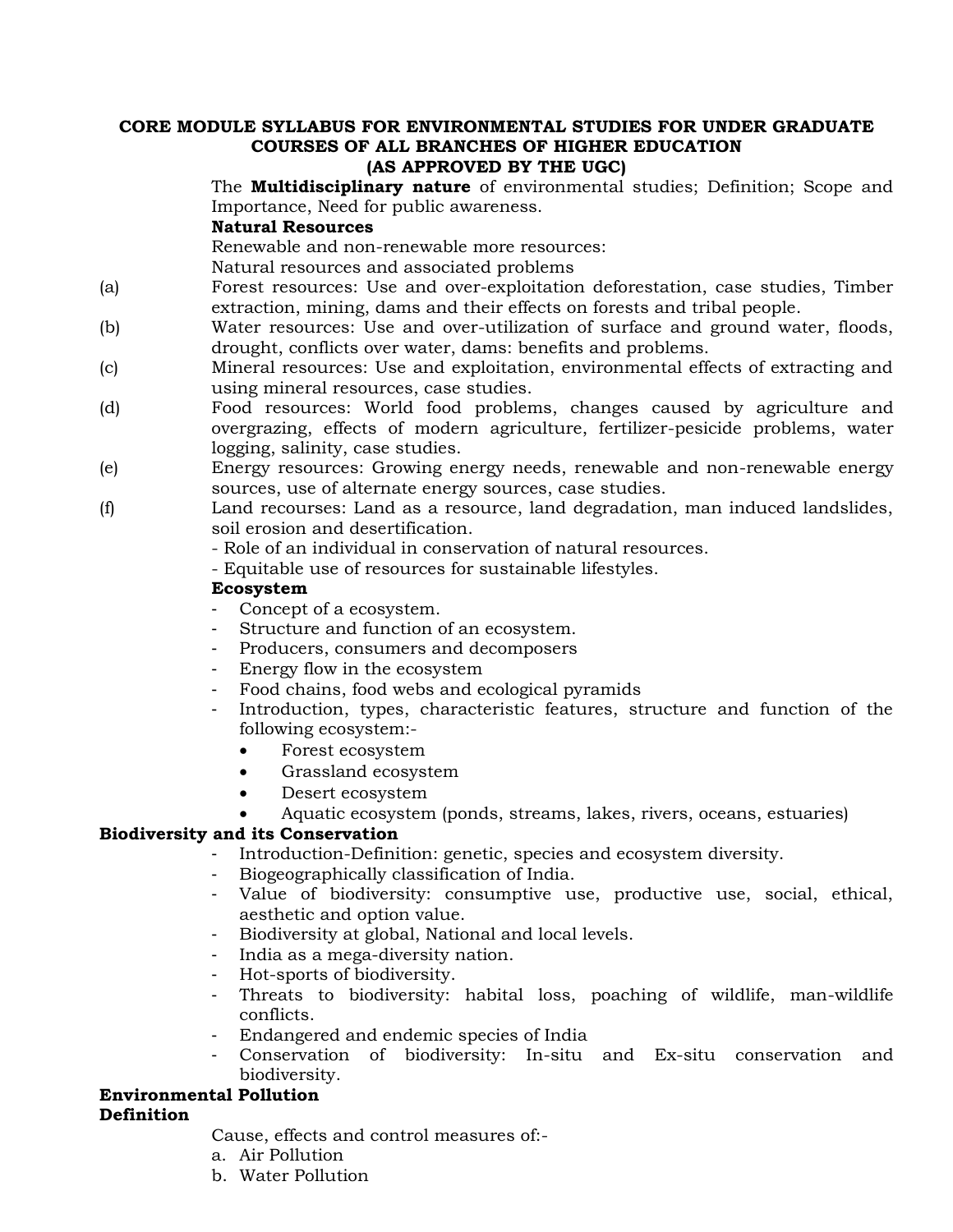- c. Soul Pollution
- d. Marin Pollution
- e. Noise Pollution
- f. Thermal Pollution
- g. Nuclear Pollution
- Solid Waste Management: Cause, effects and control measures of urban and industrial wastes.
- Role of an individual in prevention of pollution.
- Pollution case studies.
- Disaster Management: Floods, earthquake, cyclone and landslides.

#### **Social Issues and the Environment**

- From Unsustainable to Sustainable development
- Urban problems related to energy
- Water conservation, rain water harvesting, watershed management.
- Resettlement and rehabilitation of people; its problems and concerns. Case studies
- Environment ethics: Issues and possible solutions.
- Climate change, global warming, acid rain, ozone layer depletion, nuclear accidents and holocaust. Case studies.
- Wasteland reclamation
- Consumerism and waste products.
- Environment Protection Act.
- Air (Prevention and Control of Pollution) Act.
- Water (Prevention and Control of Pollution) Act.
- Wildlife Protection Act
- Forest Conservation Act.
- Issue involved in enforcement of environment legislation
- Public Awareness

#### **Human Population and the Environment**

- Population growth, variation among nations.
- Population explosion Family Welfare Programme.
- Environmental and human health
- Human Rights
- Value Education
- HIV/AIDS
- Women and Child Welfare
- Role of Information Technology in Environmental and Human Health
- Case Studies

#### **Field Work (Practical)**

- Visit to a local area to document environmental assetsriver/forest/grasslands/hills/mountain
- Visit to local polluted site- Urban/Rural/Industrial/Agricultural
- Study of common plant, insects, birds
- Study of simple ecosystem-pod, river, hill slopes etc.

#### **References:**

- 1. Agarwal, K.C. 2001 Environemntal Biology, Nidi Publ., Ltd., Bikaner
- 2. Bharucha Erach, The Biodiversity of India, Mapin Publishing Pvt. Ltd., Ahmedabad 380013, India. Email: [mapin@icenet.net](mailto:mapin@icenet.net) (R)
- 3. Brunner, R.C. 1989, Hazardous Waste Incineration, McGraw Hill Incl., 480p.
- 4. Clerk, B.S. Marin Pollution. Clanderson Pross Oxford (TB)
- 5. Cunningham, W.P. Cooper, T.H. Gorhani, E. & Hepworth, M.T. 2001, Environmental Encyclopedia, Jaico Publ. House, Mumbai, 1196p.
- 6. De A.K. Environmental Chemistry, Wiley Eastern Ltd.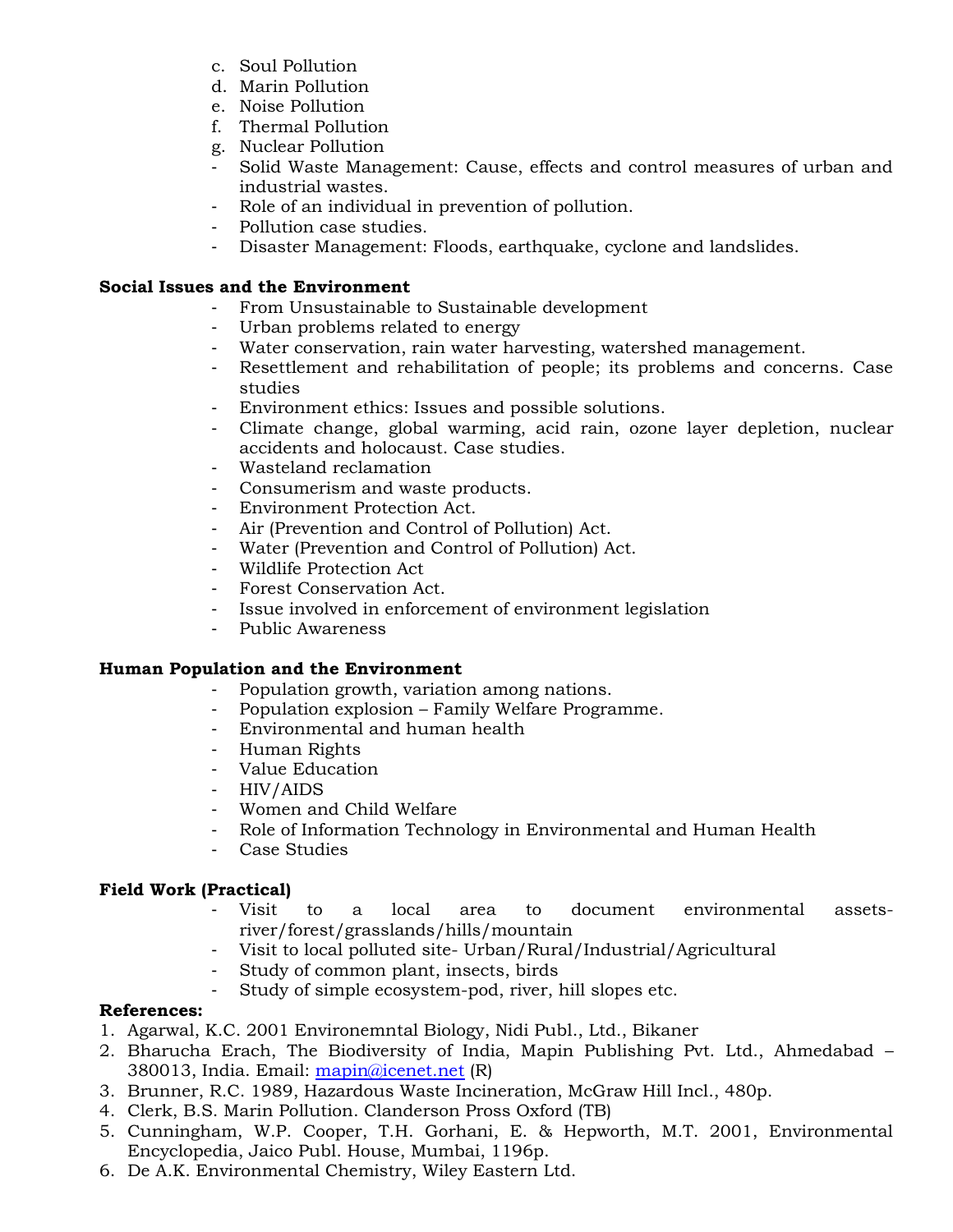- 7. Down to Earty, Centre for Science and Environment (R)
- 8. Gleick, H.P. 1993. Water in crisis, Pacific Institute for Studies in Dev., Environment & Security, Stockholm Env. Institute. Oxford University Press, 473p.
- 9. Hawkins, R.E. Encyclopedia of Indian Natural History, Bombay Natural History Society, Bombay (R)
- 10. Heywood, V.H. & Watson, R.T. 1995. Global Biodiversity Assessment, Cambridge University Press. 1140p.
- 11. Jadhav, H & Bhosale, V.M. 1995. Environmental Protection and Laws, Himalaya Pub. House, Delhi, 284p.
- 12. McKinney. M.L. & Schoch, R.M. 1996. Environmental Science Systems & Solutions Web Enhanced edition, 639p.
- 13. Mhaskar, A.K., Matter Hazardous, Techno-Science-Publication (TB)
- 14. Miller, T.G. Jr. Environmental Science, Wadsworth Publishing Co. (TB)
- 15. Odum, B.P., 1971. Fundamentals of Ecology, W.B. Saunders Co. USA, 574p.
- 16. Rao M.N. & Datta, A.K. 1987. Waste Water Treatment. Oxford & IBH Publ. Co. Pvt. Ltd., 345p.
- 17. Sharma, B.K., 2001. Environmental, Chemistry, Goel Publ. House, Meerut
- 18. Survey of the Environment, the Hindu (M)
- 19. Townsend C, Harper J. and Michel Begon, Essentials of Ecology, Blackwell sciences (TB)
- 20. Trivedi, R.K. Handbook of Environmental Laws, Rules, Guidelines Compliances and Standards, Vol.I and II, Enviro Media (R)
- 21. Trivedi, R.K. and P.K. Goel, Introduction to air pollution, Techno-science Publications (TB)
- 22. Wagner, K.D., 1998. Environmental Management, W.B. Saunders Co. Philadelphia USA, 499p.
	- (M) Magazine
	- (R) Reference
	- (TB) Textbook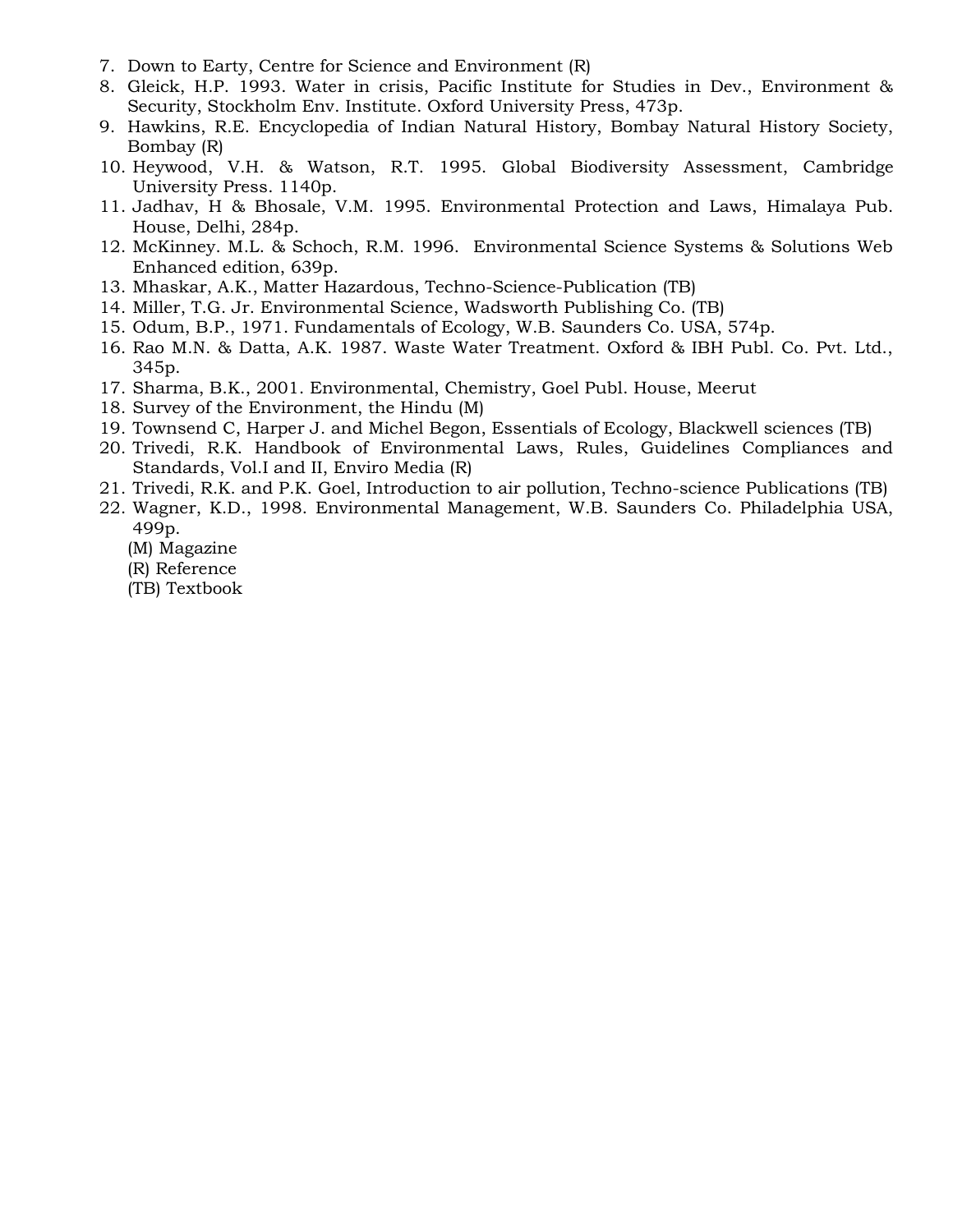## **PUBLIC ADMINISTRATION (BA03)**

**Syllabus and Course of Reading**

Maximum Marks – 100 Theory  $-80$ Internal Assessment – 20 Time – 3 hours

#### **One Paper:- Elements of Public Administration**

**Note:** The question paper will be of 80 marks and it will consist of 9 questions, out of which the candidates would be required to attempt five questions. The first question will be compulsory which will include eight short questions. The candidates have to attempt any four questions out of the remaining questions. All questions will carry equal marks. Meaning, Nature, Scope and Significance of Public Administration; its relation with Political Science, Economics, History, Psychology, Sociology and Law, Public and Private Administration.

Organization, meaning and basis, Principles of Organization; Hierarchy, Span of Control, Co-ordination, Decentralization, Supervision and Communication, Public Relations: Meaning, Methods and Significance, Administrative Law, Delegated Legislation, Administrative Tribunals.

Forms of Administrative Organization, Department, Public Corporations, Parliamentary and Government Control over Public Corporation, Independent Regulatory Commissions, Staff and Line Agencies.

Personnel Administration: Recruitment, Training, Promotion, Public Service Commission, Morale, Joint Consultative Machinery (Whitely Councils).

Financial Administration, Principle of Budget making, Preparation and passing of the Budget, Audit and its significance, Parliamentary control over Public Finance, Accountability of Public Administration, Legislature and Judicial

#### **Books Recommended:**

| 1.  | Lok Prashasan                  |                      | Avasthi and Maheshwari (Hindi and English)       |
|-----|--------------------------------|----------------------|--------------------------------------------------|
| 2.  | Lok Prashasan                  |                      | M. P. Sharma (Hindi and English)                 |
| 3.  | Lok Prashasan Ke Naye Kshitij: |                      | P.D. Sharma and H.C. Sharma                      |
| 4.  | Lok Prashasan                  |                      | R.L. Singh<br>(Theory and Practice)              |
| 5.  | Lok Prashasan Ke Tatva         |                      | K.K. Puri and G.S. Barara                        |
| 6.  | Public Administration          | $\ddot{\phantom{a}}$ | A.R. Tyagi Principles and Practice               |
| 7.  | Public Administration          | $\ddot{\cdot}$       | C.P. Bhambri Theory and Practice                 |
| 8.  | Public Administration          | $\ddot{\phantom{a}}$ | D.R. Sachdeva and Meena Concepts and Application |
| 9.  | Public Administration          | $\ddot{\cdot}$       | Mohil Bhattacharya                               |
| 10. | Public Administration          | $\ddot{\phantom{a}}$ | Vidya Bhushan and (Hindi and English)            |
|     |                                |                      | Dr. Vishnoo Bhagwan                              |
| 11. | <b>Public Administration</b>   |                      | Jyoti Book Depot, Dr. Pradeep Sachdeva           |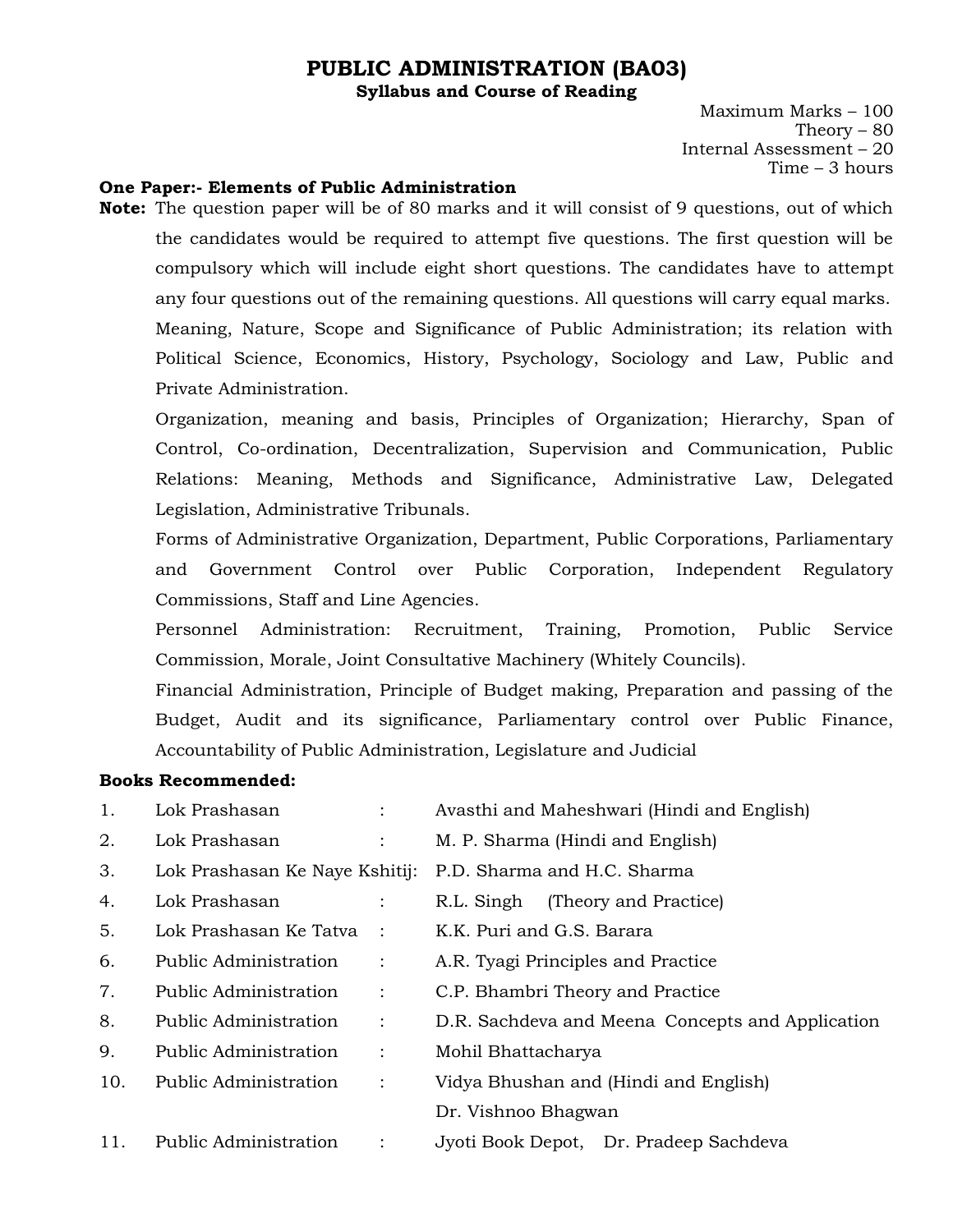#### **ECONOMICS (BA04)**

Maximum Marks – 100 Theory  $-80$ Internal Assessment – 20 Time – 3 hours

**Note:** The question paper will be of 80 marks and it will consist of 9 questions, out of which the candidates would be required to attempt five questions. The first question will be compulsory which will include eight short questions. The candidates have to attempt any four questions out of the remaining questions. All questions will carry equal marks.

#### **Preamble:**

The units incorporated in this paper (Part-A) deal with the nature and scope of economics, the theory of consumer behaviour, analysis of production function and equilibrium of a producer, the price formation in different market structures and the equilibrium of a firm and industry. In addition, the principles of factor pricing and commodity pricing have been included.

The purpose of the Part-B of the course is to enable students to have an understanding of the various issues/components of the Indian economy so that they are able to comprehend and critically appraise current Indian economics problems.

#### **Economics**

Introduction: Nature and Scope of Economics: Choice as an economic problem Consumer"s Behaviour: Utility-Cardinal and ordinal approaches: Indifference curve; Consumer's equilibrium (Hicks and Slutsky), Giffin goods; Elasticity of demand-Price, income and cross; Consumer's surplus.

Market Structure and Commodity Pricing: Market forms-Perfect and imperfect markets; Equilibrium of a firm-Perfect competition, monopoly and price discrimination; Measures of Monopoly power, Monopolistic competition.

Factor Pricing: Marginal Productivity theory of distribution

Basis features, problems and planning in India; Characteristics of Indian economy; Problems of poverty, inequality and unemployment; Objectives of Planning in Indiaachievements and failures; New Economics Reforms-a basic idea.

Agriculture: Nature and Importance; Trends in Agricultural production and productivity, Factors determining productivity; Rural credit, Agricultural marketing.

Industry: Industrial development during the planning period; New Industrial Policy; Growth and Problems of small scale industries.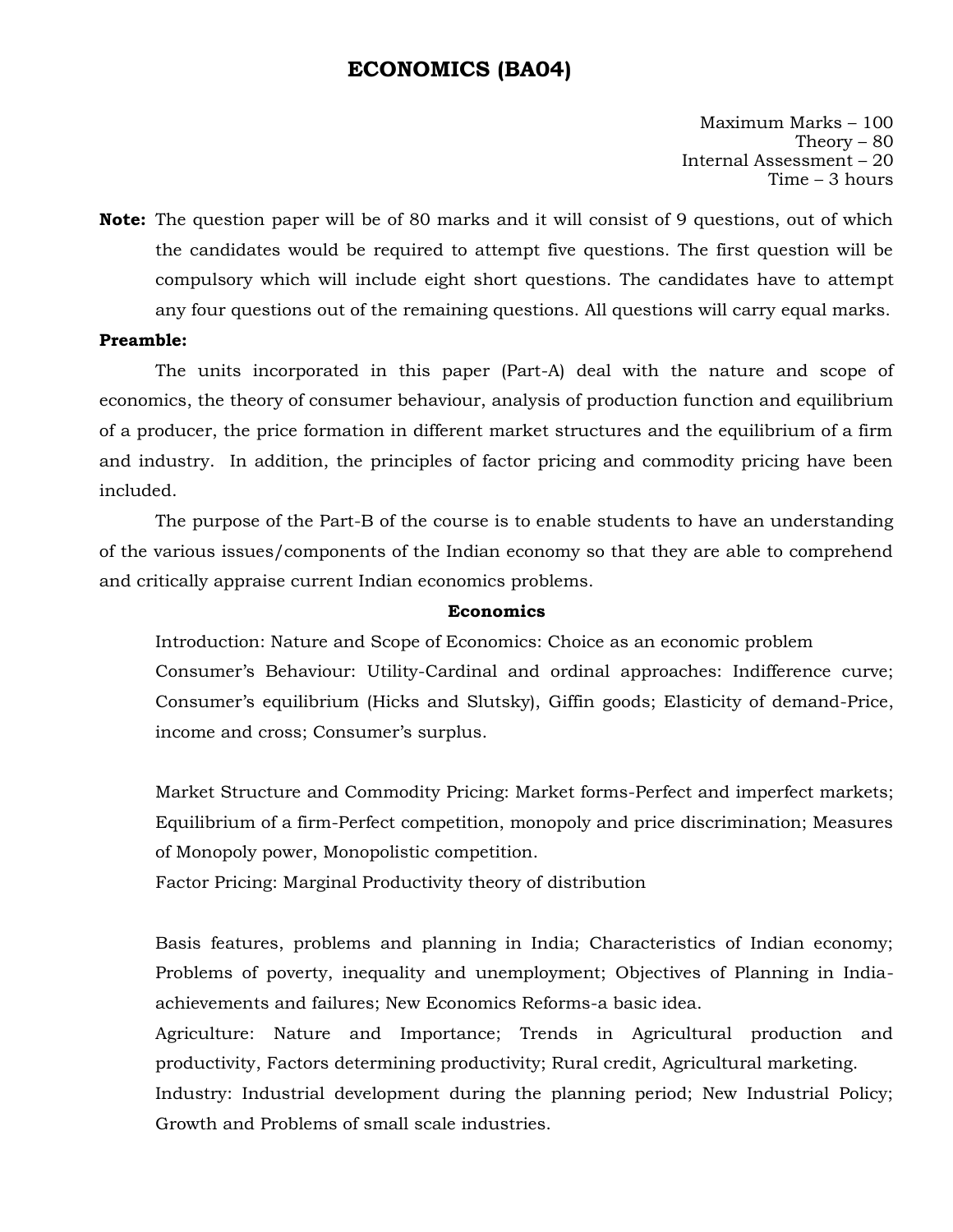#### **MATHEMATICS (BA05)**

#### **ALGEBRA AND TRIGONOMETRY (BM101)**

#### **Max. Marks : 26 Internal Assessment: 08 Time: 3 Hours**

#### **Section-I (3 Questions)**

Mapping, Equivalence relations and partitions. Congruence Modulo n.

Symmetric, Skew symmetric, Hermitian and Skew Hermitian matrices. Elementary operations on matrices. Inverse of a matrix. Linear independence of row and column matrices, Row rank, Column rank and rank of a matrix. Equivalence of column and row ranks.

Eigenvalues, eigenvectors and the characteristics equation of matrix. (Cayley Hamilton theorem and its use in finding inverse of a matrix. Applications of matrices to a system of linear (both homogenous and non-homogenous) equations. Theorem on consistency of a system of linear equations.

#### **Section-II (2 Questions)**

Relations between the roots and coefficients of general polynomial equation in one variable. Transformation of equations, Desecrates' rule of signs. Solution of cubic equations (Cardan method). Biquadratic equations.

#### **Section-III (3 Questions)**

Definition of a group with examples and simple properties. Subgroups. Generation of groups. Cyclic groups. Coset decomposition. Largrange's theorem and its consequences. Fermat's and Euler's theorems. Homomorphism and Isomorphism. Normal Subgroups. Quotient groups. The fundamental theorem of homomorphism. Permutation groups. Even and odd permutations. The alternating groups And Cayley"s theorem. Introduction to rings, subrings, integral domains and fields. Characteristic of a ring.

#### **Section-IV (2 Questions)**

De Moivre's theorems and its applications.

Direct and inverse circular and hyperbolic functions. Logarithm of a complex quantity. Expansion of trigonometrical functions. Gregory"s series. Summation of series.

**Note:** The examiner is requested to set ten questions in all, selecting questions section-wise as indicated in the syllabus. The candidate is required to attempt five questions selecting at least one question from each section.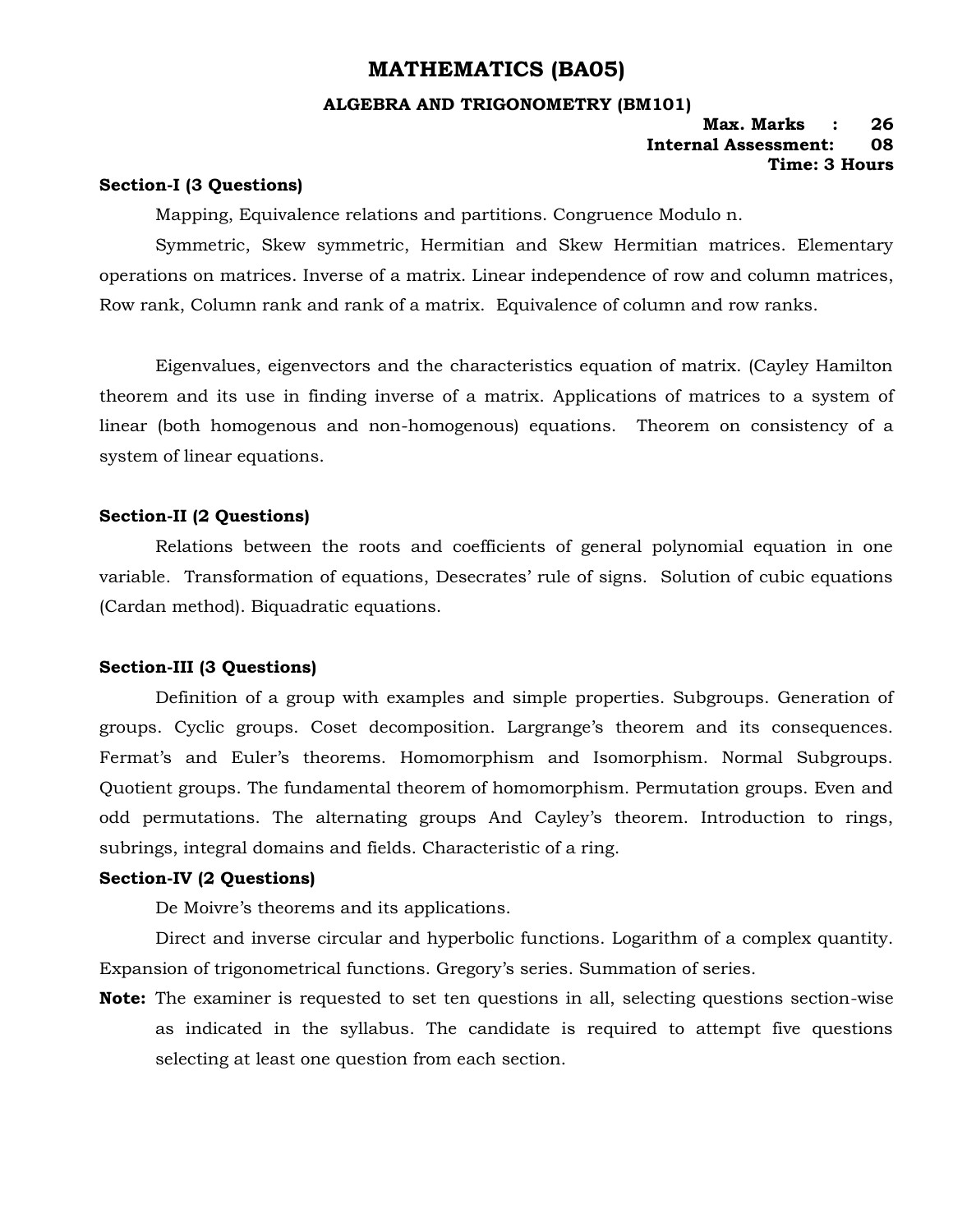#### **Books Recommended:**

- 1. I.N. Herstein, Topics in Algebra, Wiley Eastern Ltd., New Delhi, 1975
- 2. P.B. Bhattacharya S.K. Jain and S,R, Nagpaul, First Course in Linear Algebra, Wiley Eastern, New Delhi, 1983.
- 3. P.B. Bhattacharya, S.K. Jain and S.R. Nagpaul, Basic Abstract Algebra.
- 4. H.S. Hall and S.R. Knight, Higher Algebra, H.M. Publications, 1994
- 5. Shanti Narayan, A. Text-Book of Matrices.
- 6. Chandrika Prasad, Text-Book on Algebra and Trigonometry and Theory of Equations, Pothishala Private Ltd. Allahbad.
- 7. S.L. Loney, Plane Trigonometry Part-II, Macmillan and Company, London.
- 8. R.S. Verma and K.S. Shukla, Text-Book on Trigonometry, Pothishala Pvt. Ltd. Allahabad.

#### **CALCULUS (BM 102)**

#### **Max. Marks : 27 Internal Assessment : 06 Time : 3 Hours**

#### **Section-1 (3 Questions)**

Definition of the limit of a function. Basic properties of limits. Continuous function and classification of discontinuities. Differentiability. Successive differentiation. Leibnitz theorem. Maclaurin and Taylor series expansions Asymptotes. Curvature. Tests for concavity and convexity. Points in Inflexion. Multiple Points. Tracing of Curves in Cartesian and polar coordinates.

#### **Section-II (3 Questions)**

Reduction formulate, Quadrature, Rectification. Volumes and surfaces of solids of revolution.

#### **Section-III (2 Questions)**

Exact differential equations. First order higher degree equations solvable for X, Y, P, Clairaut's form and singular solution. Geometrical meaning of a differential equation. Orthogonal Trajectories. Linear differential equations with constant coefficients. Homogeneous linear ordinary differential equations.

#### **Section-IV (2 Questions)**

Linear differential equations of second order. Transformation of the equation by changing the dependent variable/the independent variable. Method of variation of parameters **Ordinary simultaneous different equations.** 

**Note**: The examiner is requested to set ten questions in all selecting questions section-wise as indicated in the syllabus. The candidate is required to attempt five questions selecting at least one question from each section.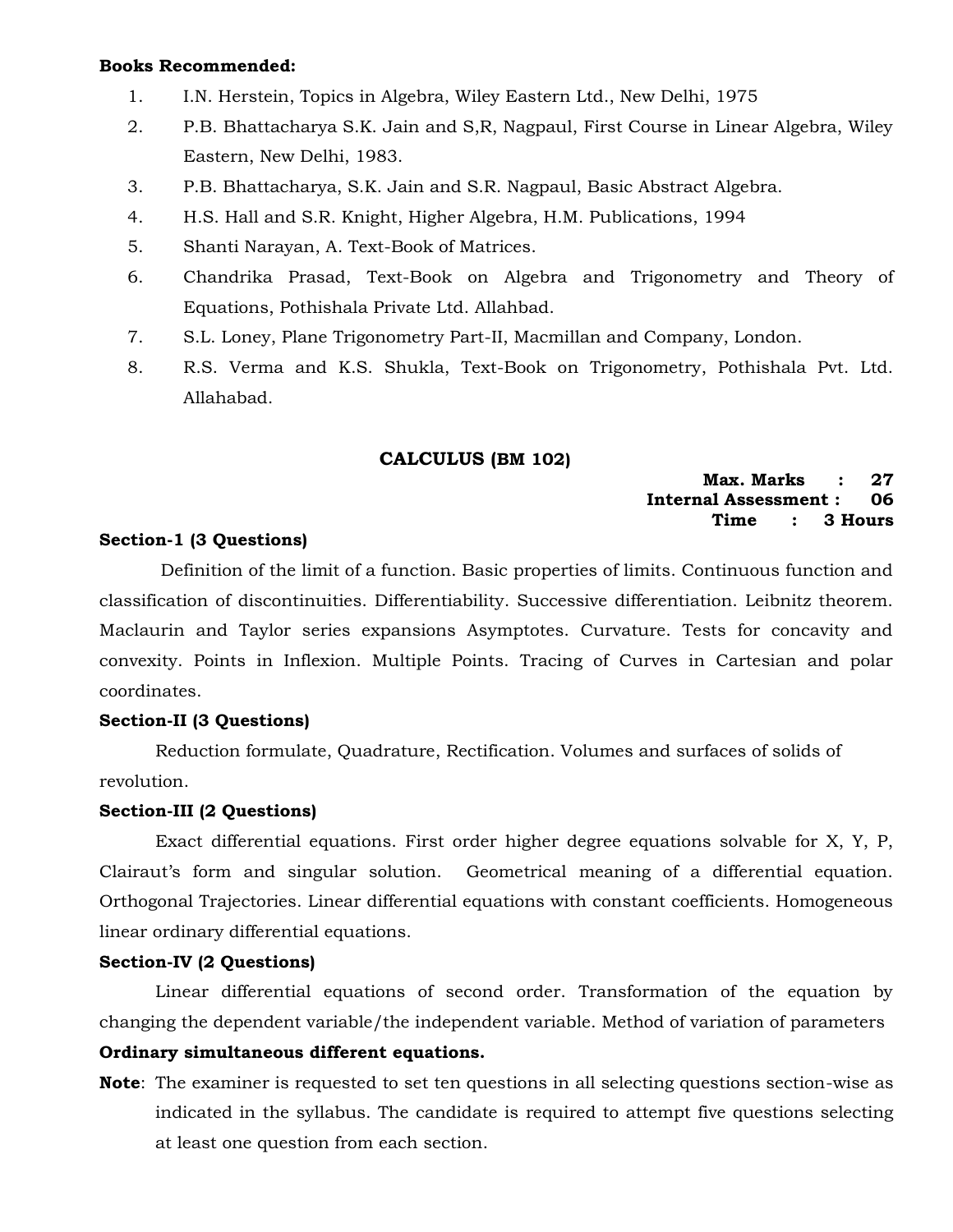#### **Books Recommended**

- 1. Differential & Integral Calculus by Shanti Narayan.
- 2. Murray R. Spiegal, Theory and Problems of Advanced Calculus, Schaum"s outline series, Schaum Publishing Co., New York.
- 3. N. Piskunov, Differential and Integral Calculus, Peace Publishers, Moscow
- 4. Gorakh Prasad. Differential Calculus, Pothishala Pvt. Ltd., Allahabad.
- 5. Gorakh Prasad. Integral Calculus, Pothishala Pvt. Ltd., Allahabad.
- 6. D.A. Murray, Introductory Course in Differential Equations, Orient Longman (India), 1967.
- 7. E.A. Codington. An Introduction to Ordinary Differential Equations, Prentice Hall of India, 1961.
- 8. H.T.H. Piaggic, Elementary Treatise on Differential Equations and their Applications, C.B.S. Publisher & Distributors, Delhi, 1985.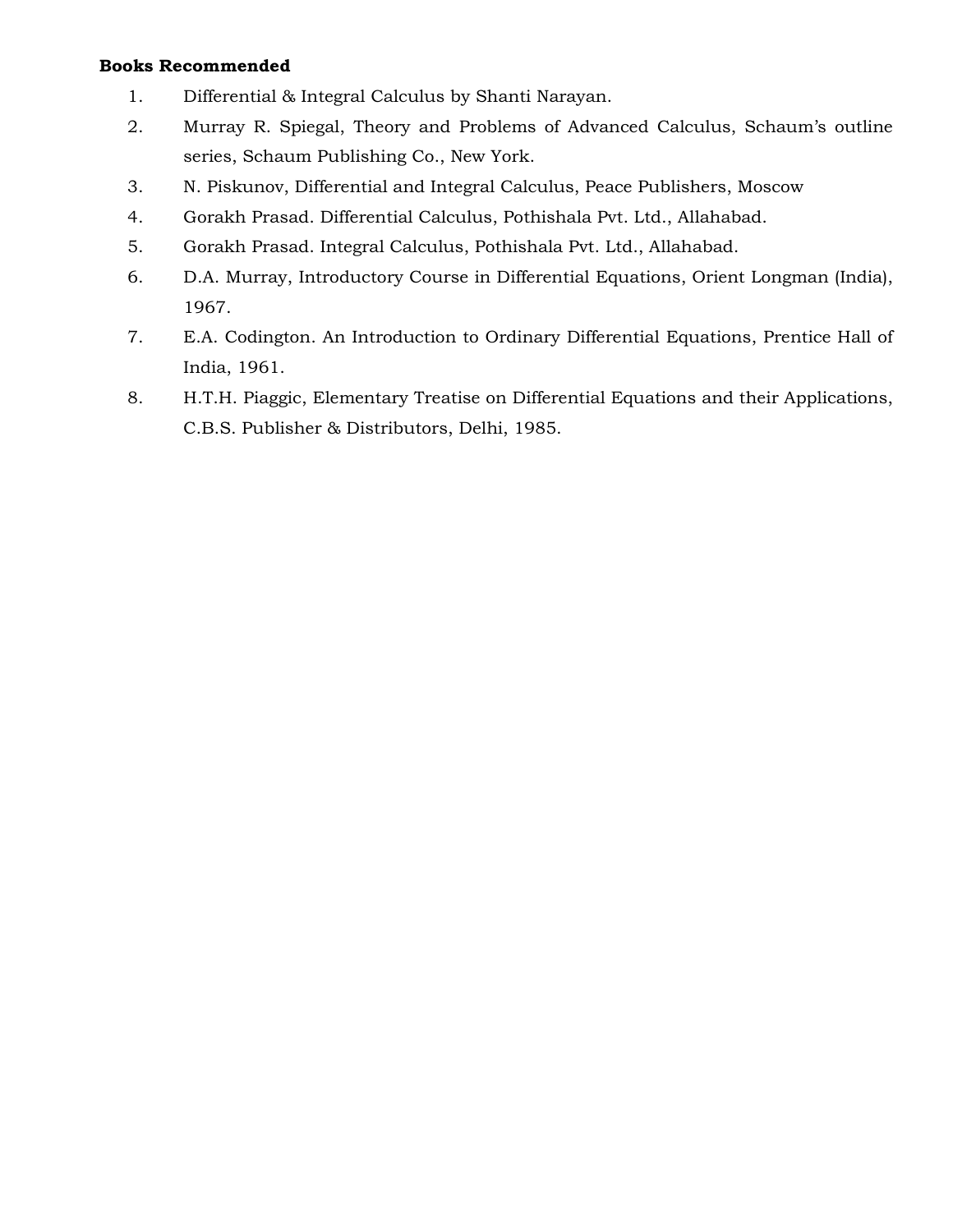#### **Section-1 (2 Questions)**

Scalar and vector product of three vectors. Product of four vectors. Reciprocal Vectors. Vector differentiation. Gradient, divergence and curl.

#### **Section-II (2 Questions)**

Vector Integration, Theorems of Gauss, Green, Stokes and problems based on these.

#### **Section-III (3 Questions)**

General equation of second degree. Tracing of conics. System of conics. Confocal conics. Polar equation of a conic. Sphere, Cone, Cylinder.

#### **Section-IV (3 Questions)**

Central Conicoids. Paraboloids. Plane Sections of Conicoids. Generating lines, Confocal Conicoids. Reduction of Second degree equations.

**Note**: The examiner is requested to set ten questions in all selecting questions section-wise as indicated in the syllabus. The candidate is required to attempt five questions selecting at least one question from each section.

#### **Book Recommended**

- 1. Murray R. Spiegel, Theory and Problems of Advanced Calculus, Schaum Publishing Company, New York.
- 2. Murray R. Spiegel, Vector Analysis, Schaum Publishing Company, New York
- 3. N. Saran and S.N. Nigam, Introduction to Vector Analysis, Pothishala Pvt. Ltd. Allahabad
- 4. Shanti Narayana, A.Text-Book of Vector Calculus, S. Chand & Co., New Delhi.
- 5. S.L. Loney, The Elements of Coordinate Geometry, Macmillan and Company, London.
- 6. Gorakh Prasad and H.C. Gupta, Text Book on Coordinate Geometry, Pothishala Pvt. Ltd., Allahabad.
- 7. R.J. T. Bell, Elementary Treatise on Coordinate Geometry of Three Dimensions, McMillan India Ltd., 1994
- 8. N. Saran and R.S. Gupta, Analytical Geometry of Three Dimensions, pothishala Pvt. Ltd., Allahabad
- 9. Shanti Narayan, Solid Geometry.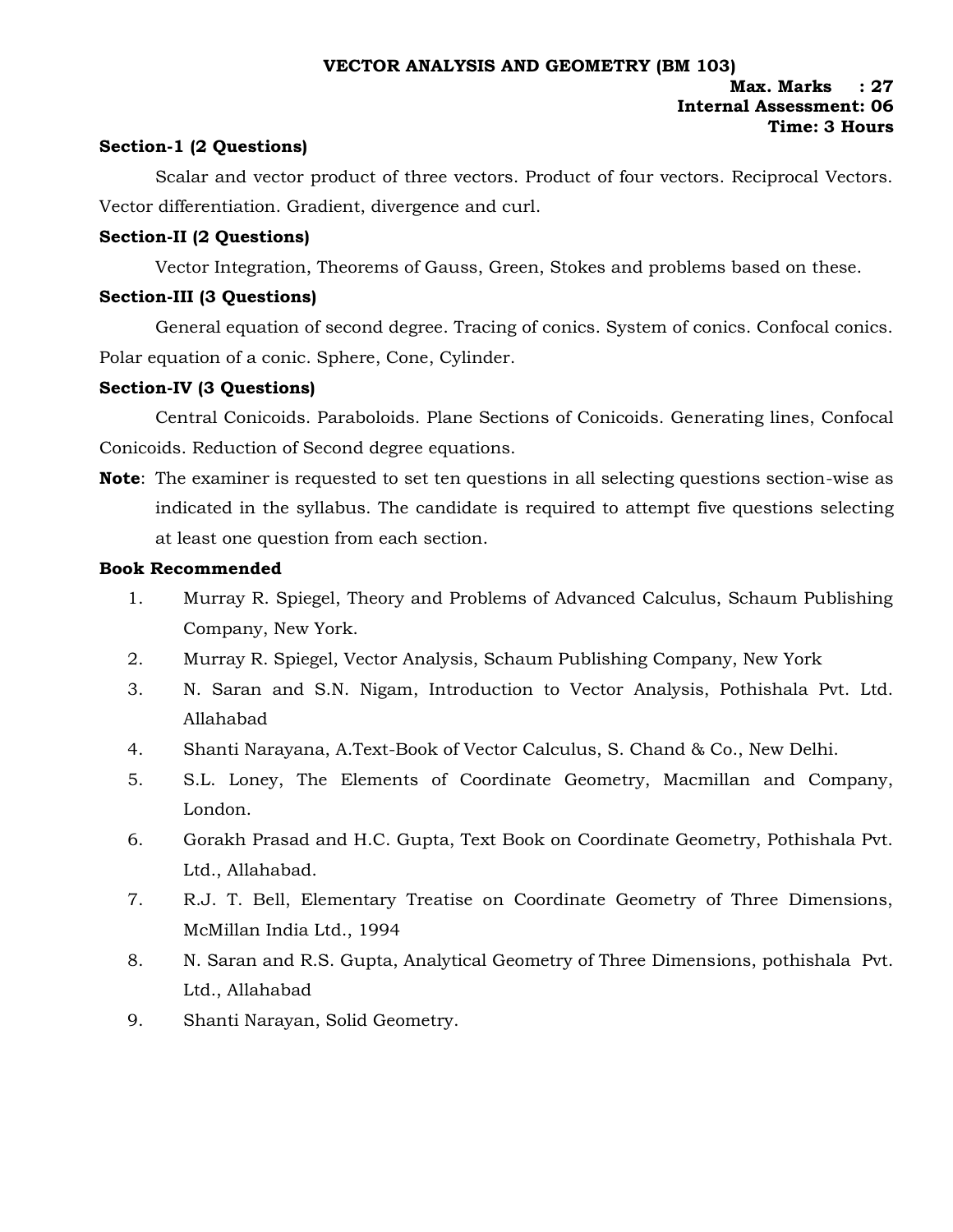# **INTRODUCTION TO MASS MEDIA (BA06)**

Maximum Marks – 100 Theory  $-80$ Internal Assessment – 20 Time – 3 hours Note:- The question paper will be of 80 marks and it will be consist of 9 question, out of which the candidates would be required to attempt five question. The first question will be compulsory which will include eight short questions. The candidates have to attempt any four questions out of the remaining questions. All questions will carry equal marks.

Communication as Social Science Communication and Language Communication and Information The Right to Communication Theories of Press/Media Authoritarian Theory Libertarian of Free Theory Social Responsibility Theory Soviet Media Theory Development Communication Theory Democratization Theory Introduction to Mass Communication Introduction to News Paper Introduction to Radio Introduction to Television Introduction to Cinema Media Culture Culture Definitions Media and Consumerism Mass Communication and Society Famous, News, Agencies-PTI, AP, UNI.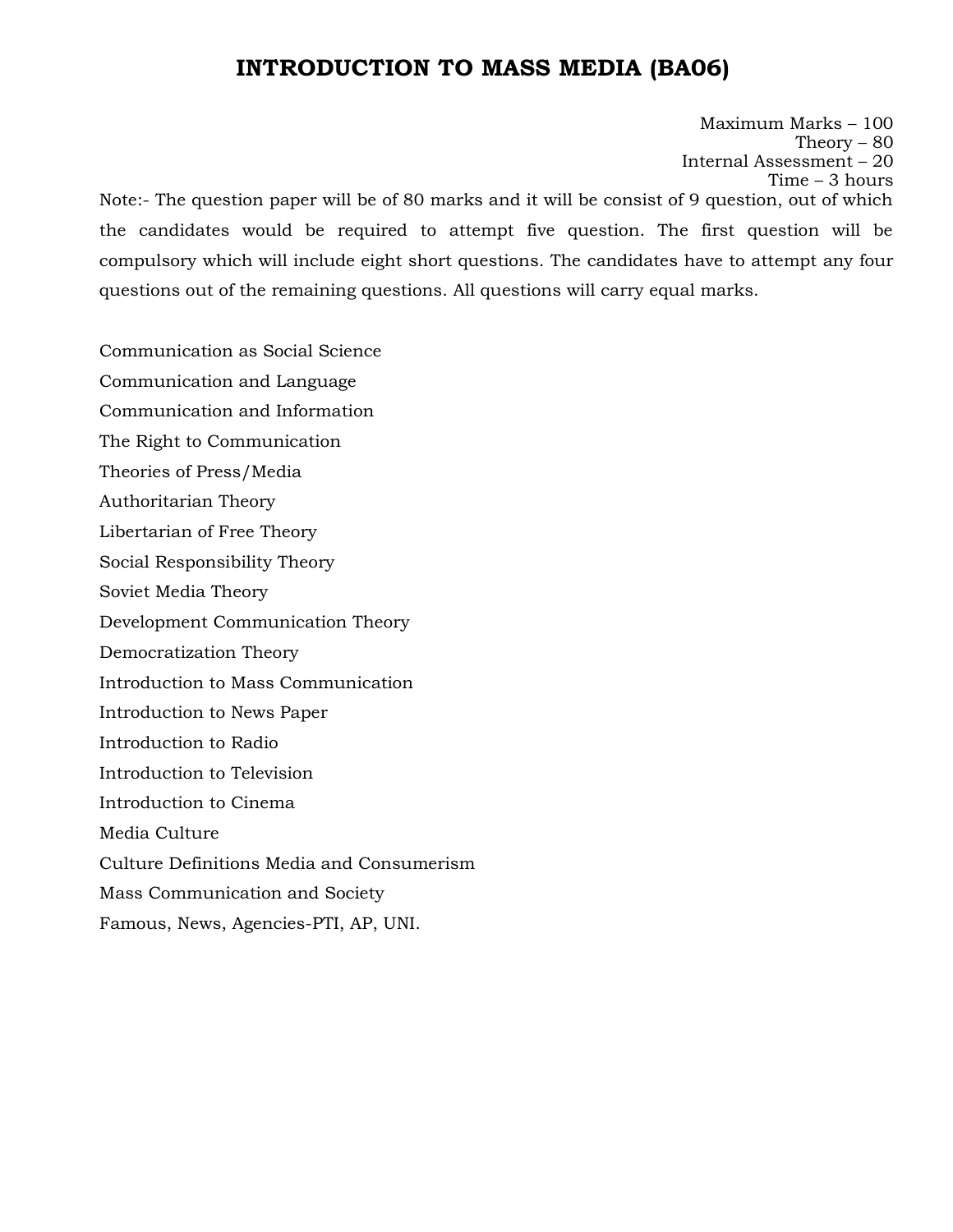# **POLITICAL SCIENCE (BA07)**

#### **Option (I) Paper: Indian government and Politics**

Maximum Marks – 100 Theory – 80 Internal Assessment – 20 Time – 3 hours

**Note:** Total 10 questions will be set: four each from Part-A and B and two from Part-C. Candidates will have no attempt five questions in all selecting at least one question form each part.

#### **Part-A**

The Making of India"s Constitution and its sources. Basic features of India"s Constitution Preamble, Fundamental Rights and Duties, Directive

Principles of State Policy

Union government: President, Parliament, Cabinet and Prime Minister

The State government: Governor, Council of Ministers and the Chief Minister.

#### **Part-B**

Centre-State Relations

Supreme Court and the Constitutional Process

Political Parties: National and Regional Parties

The Election Commission and Electoral Reforms

Major Issues in Indian Politics: Caste, Religion, Language, Region, Poverty-Alleviation.

#### **Part-C**

Short answer questions, at least four spread over the entire Syllabus. Objective Type (multiple choice) question two marks each spread over the whole Syllabus.

#### **Readings:**

- 1. G Austin, The Indian Constitution: Corner Stone of a Nation, Oxford. Oxford University Press, 1966.
- 2. G Austin, Working of a Democratic constitution: The Indian Experience. Delhi, Oxford University Press, 2000.
- 3. D.D. Basu, An Introduction to the Constitution of India, New Delhi, Prentice Hall 1994.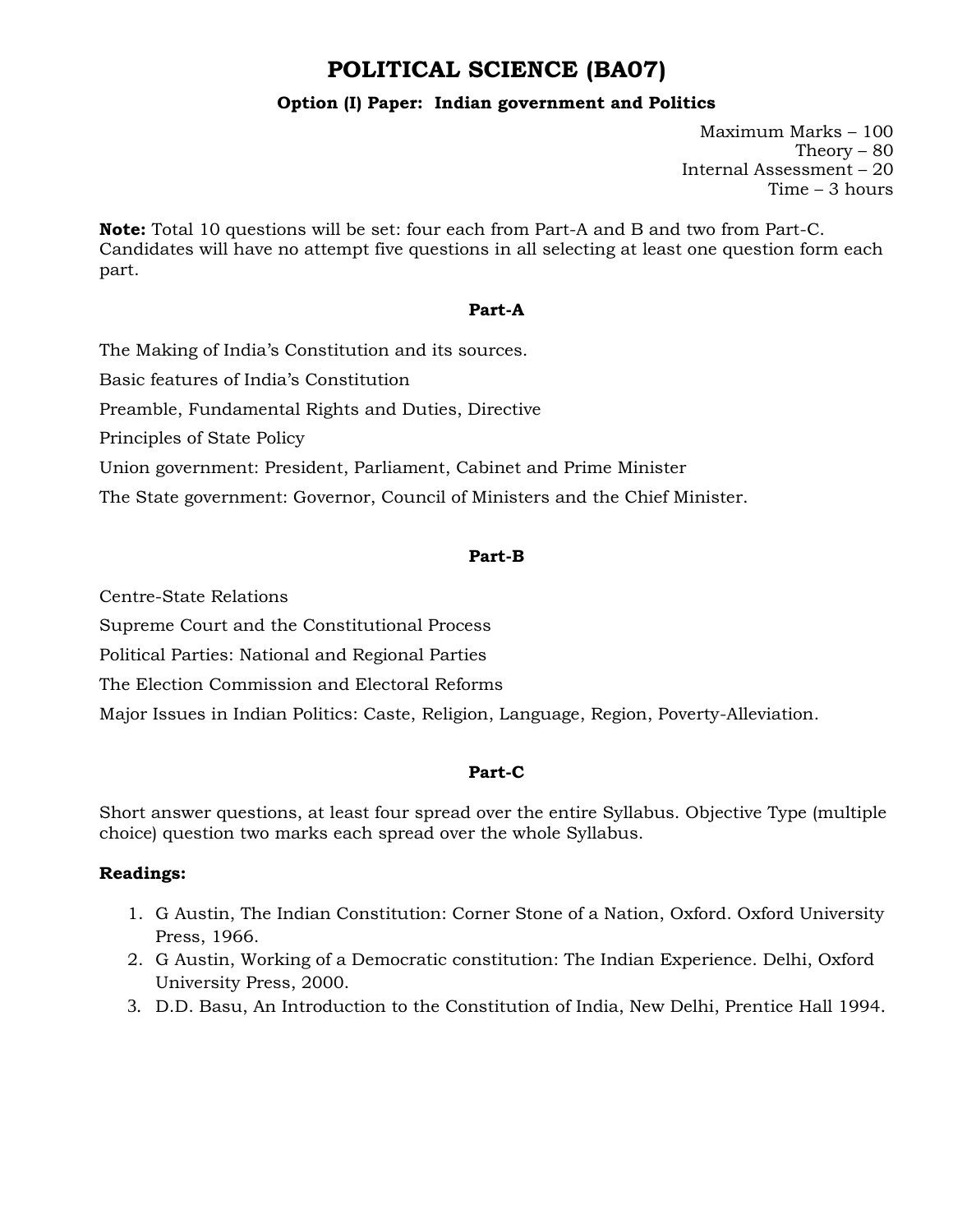## **HISTORY (BA08)**

**Option- (i): History of India from Earliest times to 1526 A.D**.

Maximum Marks – 100 Theory  $-80$ Internal Assessment – 20 Time – 3 hours

- 1. The question paper will be consist of 11 questions. The candidate will have to attempt 5 questions in all, selecting one question from each unit.
- 2. There shall be a compulsory question on map carrying 16 marks (10 for map work and 6 for explanatory note). Visually handicapped candidates may not attempt the map questions. In lieu of the map question, they may attempt any other questions. However, in case they wish to attempt the map question, the part relating to the explanatory note will carry full marks.
- 3. There shall be one objective question. The question will be divided into three parts. Part- I shall have short answer type questions of 8 marks. The Examiner will set 6 short answer type questions out of which candidate will have to attempt 4 questions. Part- II will have 4 multiple choice questions of 4 marks. Part-III shall have matching type questions of 4 marks.

#### **Unit-1**

Meaning and scope of History; Sources of Ancient Indian History.

Stone Age Culture – General Features.

Harappan Civilization: Origin and Extent; Town – planning; Social, Economic and Religious condition, Decline.

Vedic Culture: Polity, Society, Economy and Religion.

Social Institutions: Varna, Caste, Marriage, Untouchability and Gender Relations.

Sixteen Mahajanpadas and the rise of magadan Empire.

Rise of Religious Movements: Buddhism and Jainism.

#### **Unit-2**

Mauryan Empire: Polity, Administration and Land Revenue System, Ashoka"s Dhamma. Post Mauryan Period- Kushanas polity, Social and Economic condition.

Gupta Empire: Polity, Administration, Land Revenue system, Art, Literature and Science.

Post Gupta period up to 1200 AD: Pushyabhutis, Pratiharas, Palas, Rashtrakutas and Cholas.

Socio- Cultural Trends: Society, Culture Economy during 600-1200 AD.

**Unit-III**

Invasions of Mahmud Guaznavi and Muhammad Ghori ; Causes and Impact.

Rise and Expansion of Delhi Sultanate: Iltutmish, Balban, Ala-ud-din Khilji and Muhammad Tughlaq.

Fragmentation and Downfall of Delhi Sultanate.

Delhi Sultanate: Polity and Administration, Ruling Classes, Economy- Agriculture, Industry, Trade and Commerce and Techonological Developments.

Bhakti and Sufi Movements.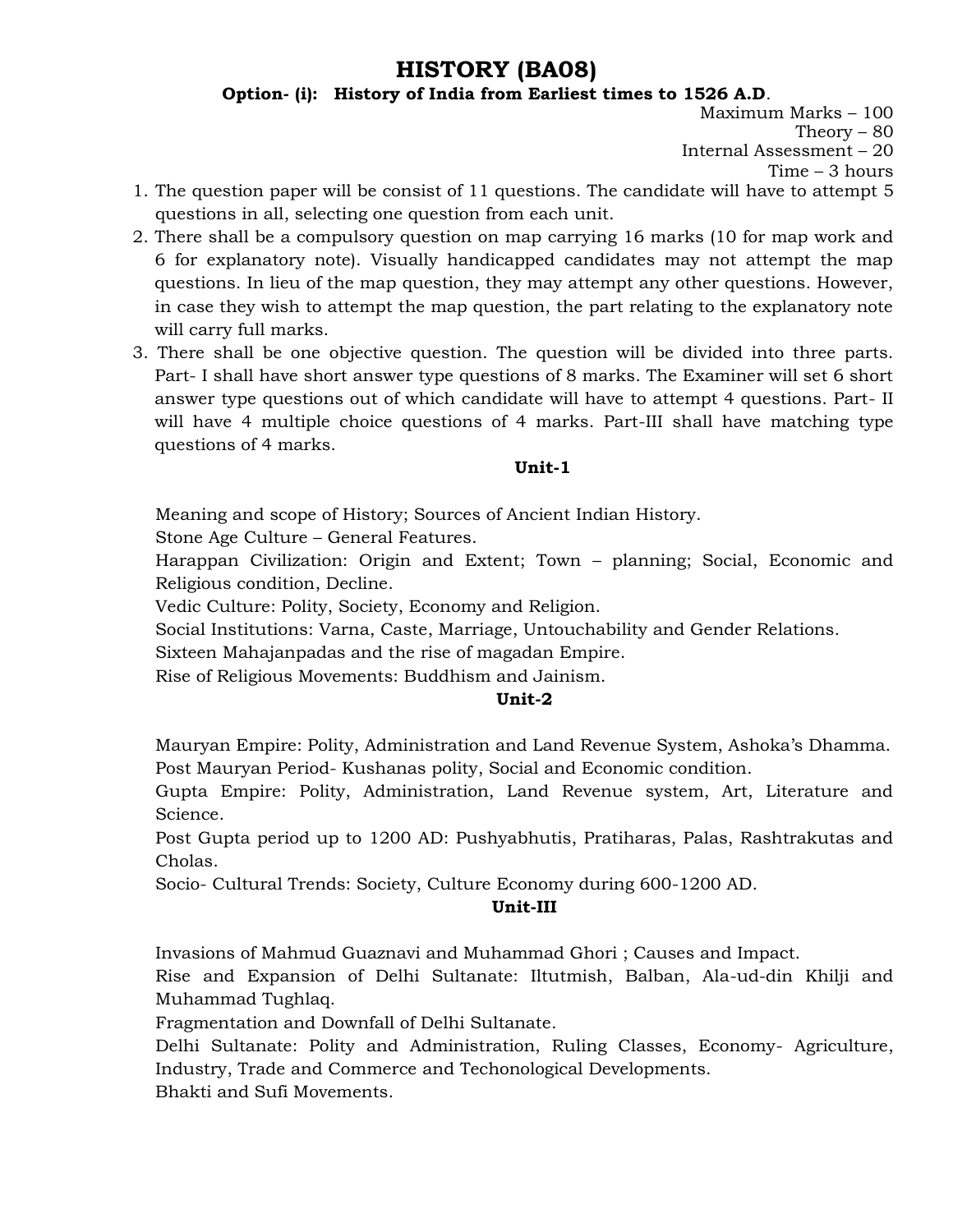#### **Unit-IV**

Maps Important Sites of Haryana Culture. Extent of Ashoka"s Empire, Pillars and Edicts Extent of Kanishka"s Empire. Extent of Harsha's Empire. Urban Centers of Delhi Sultanate.

#### **Unit- V**

#### Objective Type Questions

#### **Suggested Readings:-**

- 1. Allchin, B.and Allchin, F.R. Rise of Civilisation in India and Pakistan (Delhi : Select Book Service Syndicate, 1983)
- 2. Basham, A.L. The Wonder that was India (Mumbai, Rupa, 1971)
- 3. Burton, Stein History of India, Oxford, New Delhi, 1998
- 4. Burton, Stein Vijaya Nagar, Cambridge, 1989
- 5. Chakrabarti, D.K. India : An Archaeological History, Palaeolithic beginning to Early Historical Foundation (Delhi OUP, 1999)
- 6. Dani, A.H. Recent Archaeological Discovers in Pakistan (Paris, UNESCO, 1998)
- 7. Harle, J.C. Art and Architecture of the Indian Subcontinet (Penguin, 1986)
- 8. Jha, D.N. and Shrimali, K.M. Prachin Bharat Ka Itihas (Delhi, Hindi Directorate, 1990)
- 9. Majumdar, R.C. ct al. History and Culture of the Indian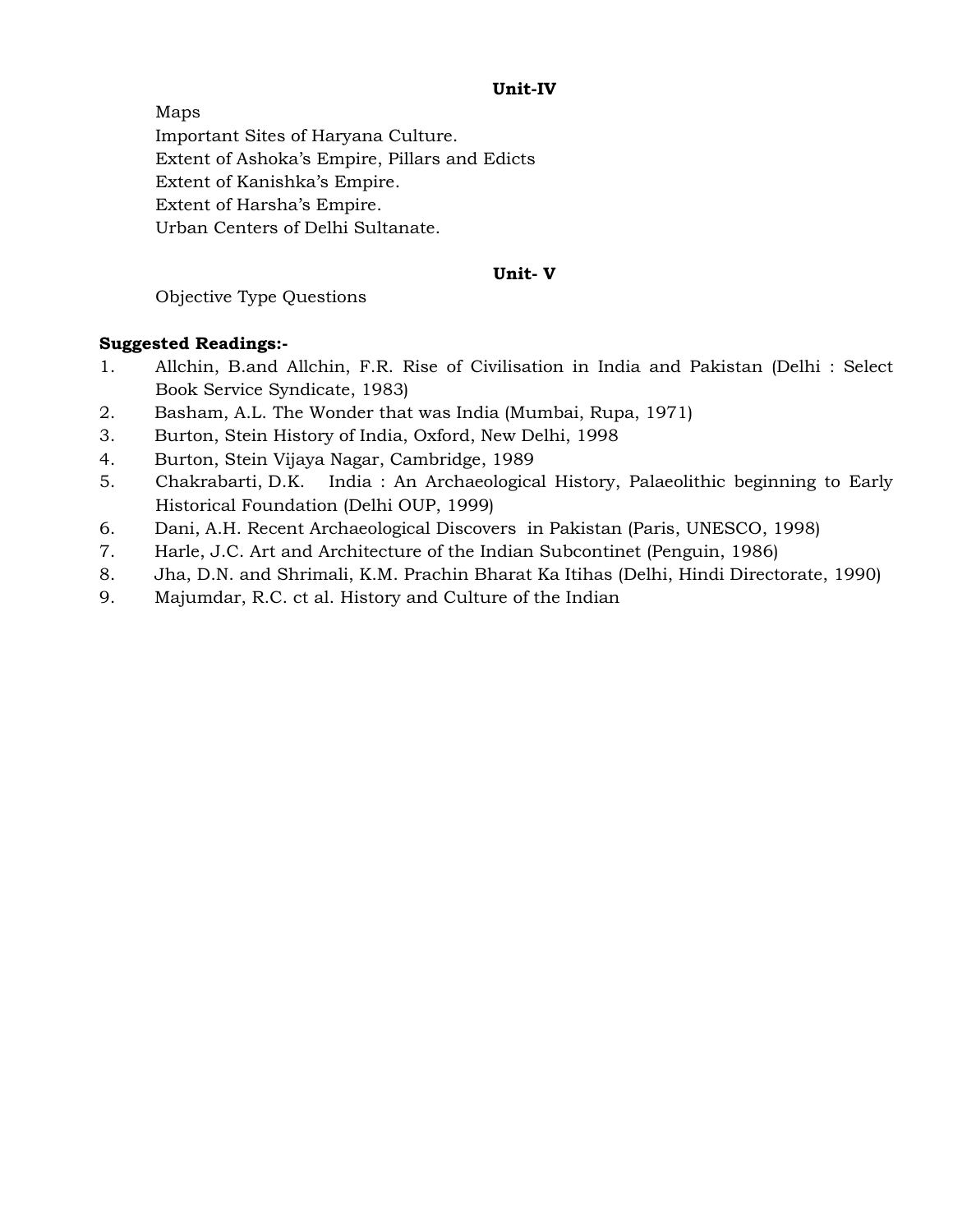# **Punjabi (Elective) (BA09)**

# ਬੀ.ਏ. ਭਾਗ ਪਹਿਲਾ

ਕੁਲ ਨੰਬਰ –  $100$ ਪੇਪਰ –  $80$ ਇੰਟਰਨਲ ਅਸੇਸਮੇਂ $\bar{c}$  - 20 ਸਮਾ<sup>÷</sup> – 3 ਘੰਟੇ

# ਸਲੇਬਸ ਦੀ ਰੂਪ ਰੇਖਾ

| 1. | ਚੋਣਵਾਂ (ਕਾਵਿ ਨਾਦ) ਆਧੁਨਿਕ ਪੰਜਾਬੀ ਕਾਵਿ ਸੰਗਹਿ | <u>15 ਨੰਬਰ</u> |
|----|--------------------------------------------|----------------|
| 2. | ਪੰਜਾਬੀ ਨਾਵਲ : ਪਵਿੱਤਰ ਪਾਪੀ                  | <u>15 ਨੰਬਰ</u> |
| 3. | ਇਕਾਂਗੀ ਬਹਰੰਗੀ                              | <u>15 ਨੰਬਰ</u> |
| 4. | ਨਿੱਜੀ ਚਿੱਠੀ-ਪੱਤਰ ਅਤੇ ਦਫਤਰੀ ਚਿੱਠੀ-ਪੱਤਰ      | $10\,$ ਨੰਬਰ    |
| 5. | ਵਿਆਕਰਣ (ਮੁਹਾਵਰੇ, ਅਖਾਣ, ਸ਼ੁਧ ਅਸ਼ੁਧ ਸ਼ਬਦ)    | <u>15 ਨੰਬਰ</u> |
| 6. | ਪ੍ਰਬੰਧਕੀ ਸ਼ਬਦਾਵਲੀ (200 ਸ਼ਬਦ)               | $10\,$ ਨੰਬਰ    |
|    |                                            |                |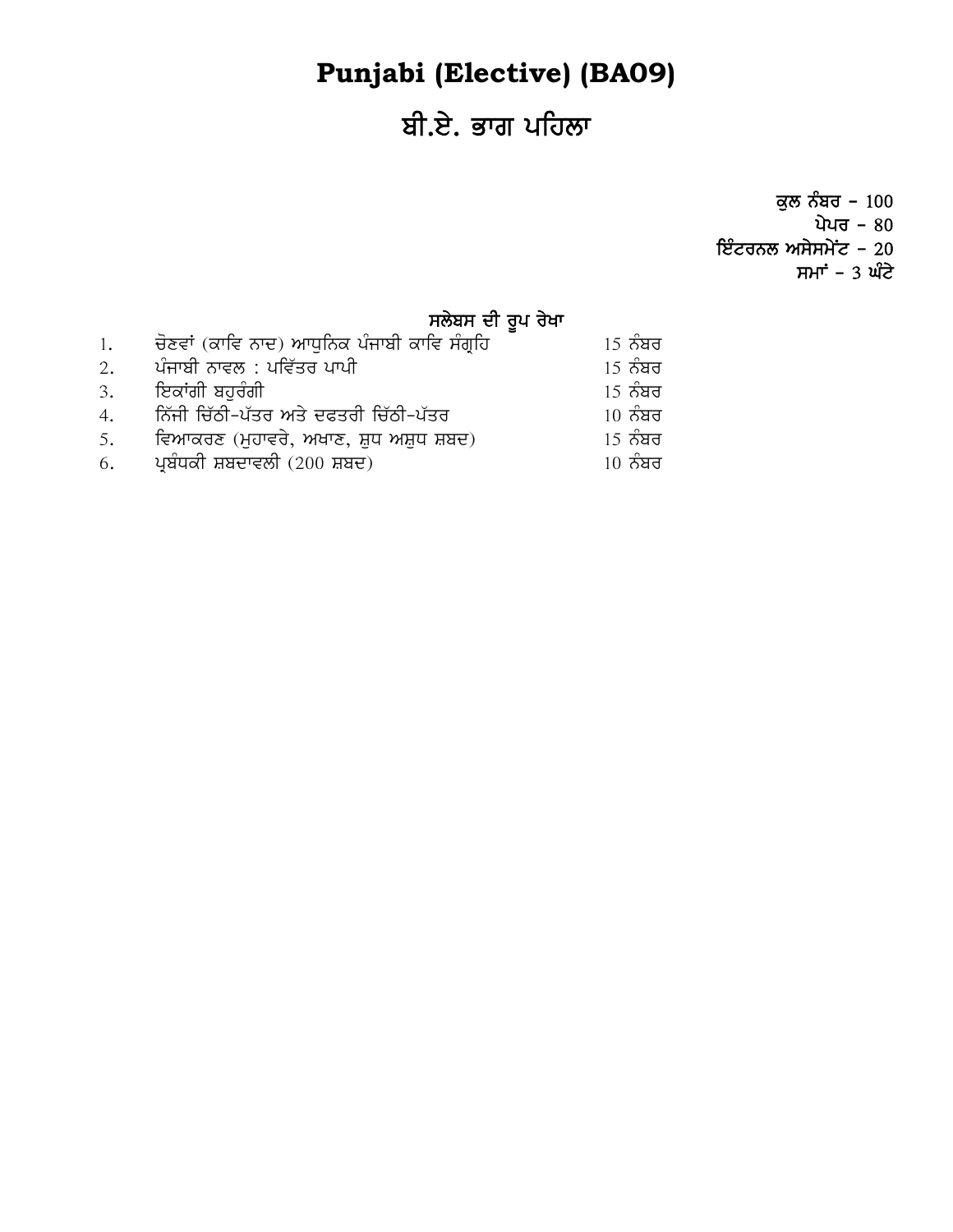# **SANSKRIT (ELECTIVE) (BA10)**

#### संस्कृत

पूर्णांक : 80+20 आंतरिक मूल्यांकन : 20 समय : 3 घंटे **घटक**-1 : क) श्रीमदभगवद्गीता, द्वितीय अध्याय ( दो श्लोकों का सरलार्थ ) 8 अं $\lor$ हितोपदेश (चौखम्बा संस्कृत सीरीज ऑफिस, वाराणसी) : मित्रलाभ (मित्रलाभ-प्रस्तावः से ख) लेकर कथा 3 अर्थात) गृधमार्जारकथा के 114वें श्रोक उत्तमस्याऽनि.............................. सर्वदेवमयोऽतिथिः तक) (दो पाठयांशों की व्याख्या) 8 अं $V$ **-2** V दो श्लोकों का सरलार्थ।  $(2\times5=103\text{V})$ क) एक सूक्ति की व्याख्या।  $(63\bar{V})$ ख) **-** V क) एतद्, एक, द्वि, त्रि। 8 ॲ∀ धातु रुप : भू, हस्, नम्, गम्, अस्, हन्, क्र, नी, याच, पठ्, नश्, नृत्, प्रच्छ्, रुच, ह्र, भज्, पच् ख) 8 अं $\vee$ **-** V छन्द : अनुष्टुप, आर्या, इन्द्रवज्रा, उपन्द्रेज्रा, वंशस्थ। शिखरिणी, मन्दाक्रान्ता, वसन्ततिलका, ख) शार्दूलविक्रीडित। 8 अं∀